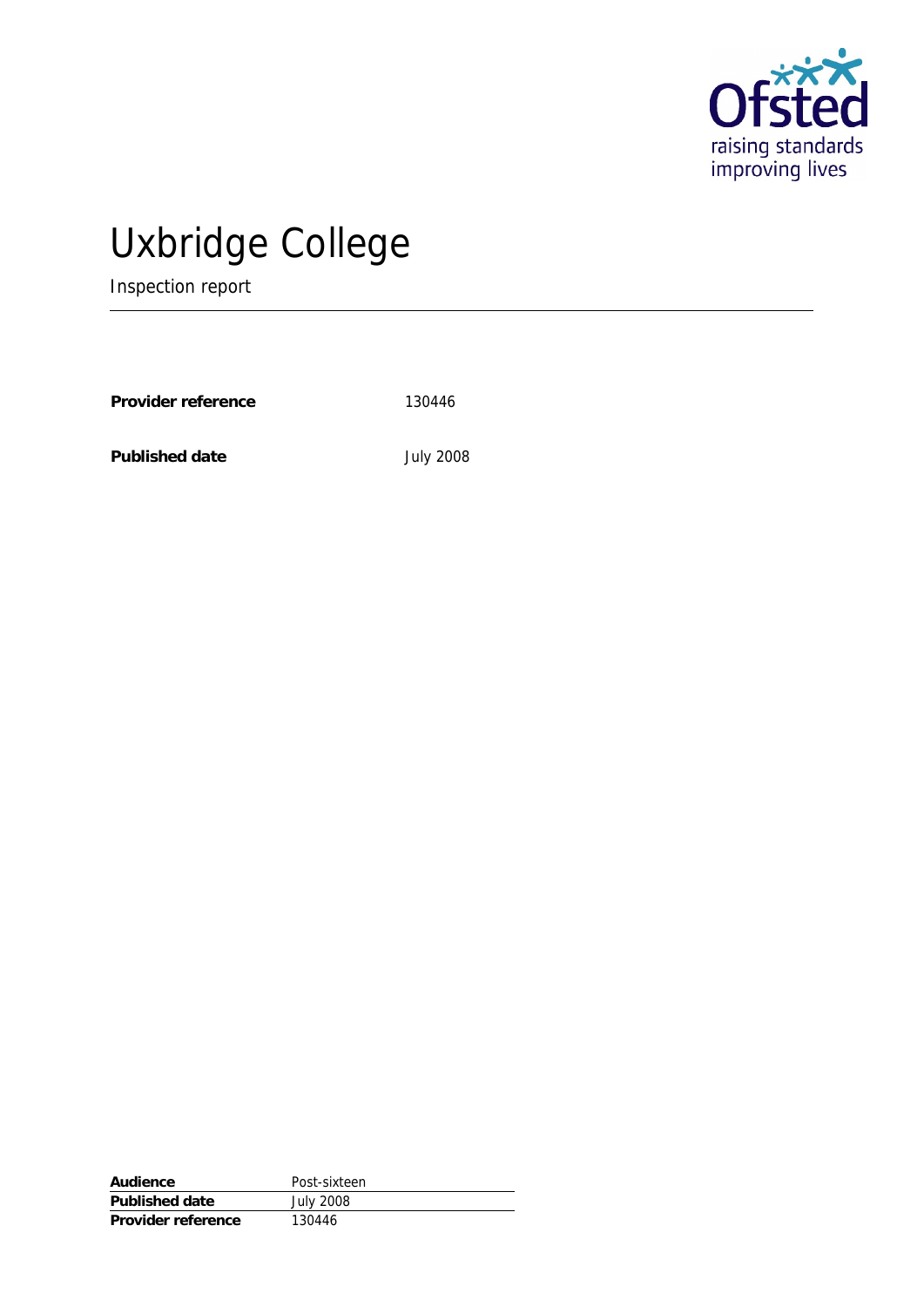#### Contents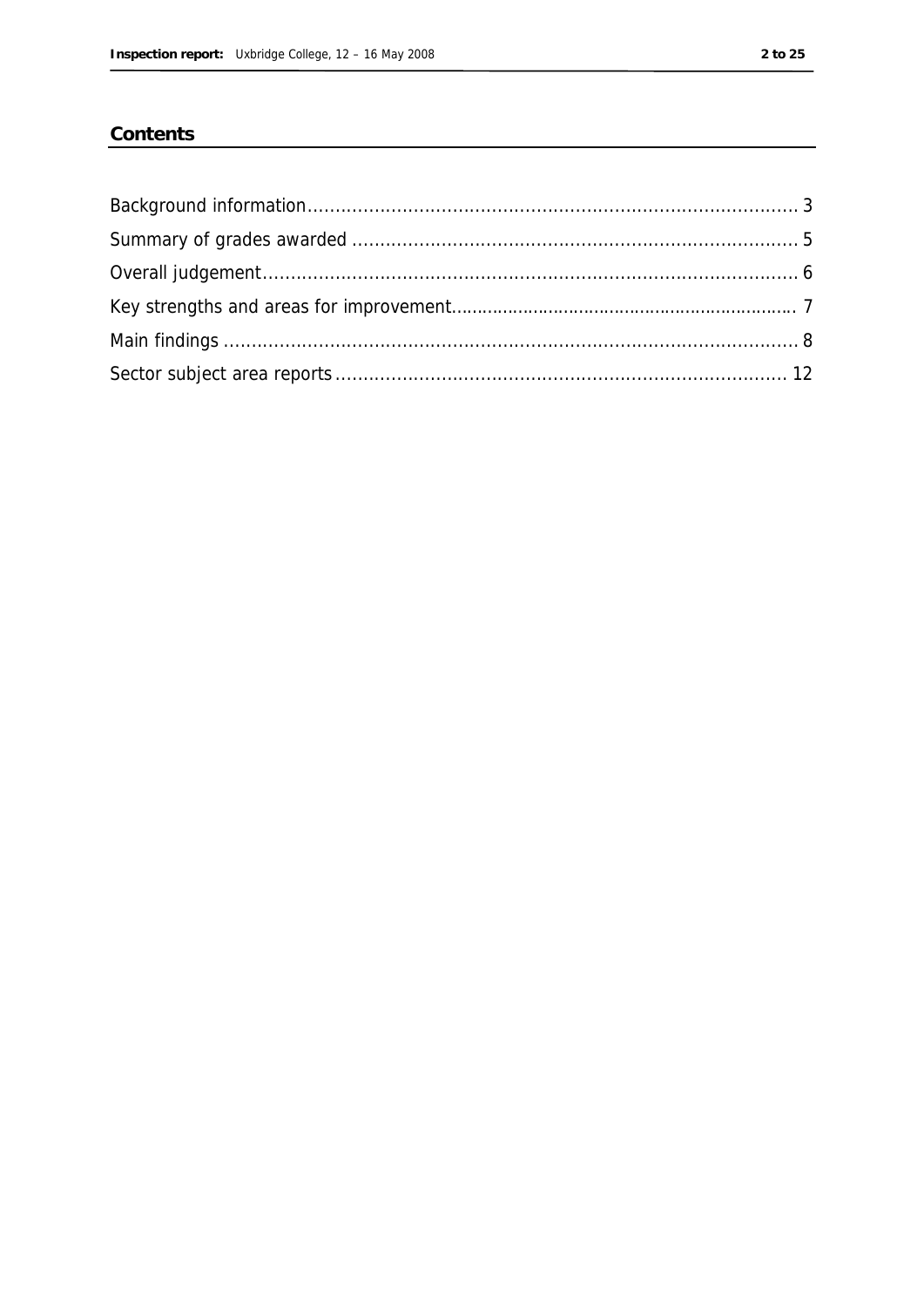# **Background information**

## **Inspection judgements**

#### **Grading**

Inspectors use a four-point scale to summarise their judgements about achievement and standards, the quality of provision, and leadership and management, which includes a grade for equality of opportunity.

The descriptors for the four grades are:

- grade 1 outstanding
- grade 2 good
- grade 3 satisfactory
- grade 4 inadequate

Further information can be found on how inspection judgements are made at www.ofsted.gov.uk.

### **Scope of the inspection**

In deciding the scope of this inspection, inspectors took account of: the provider's most recent self-assessment report and development plans; comments from the local Learning and Skills Council (LSC) or other funding body; and where appropriate the previous inspection report (www.ofsted.gov.uk); reports from the inspectorate annual assessment visits or quality monitoring inspection; and data on learners and their achievement over the period since the last inspection. This inspection focused on the following aspects:

- overall effectiveness of the organisation and its capacity to improve further
- achievement and standards
- quality of provision
- leadership and management
- specialist provision in: science and mathematics; engineering; information and communication technology (ICT); arts, media and publishing; literacy and numeracy; English for speakers of other languages (ESOL).

### **Description of the provider**

1. Uxbridge College is a large general further education college located in Hillingdon, West London. It has campuses in Uxbridge and Hayes and attracts students from a wide area. Qualification and skill levels in Hillingdon are below average, by London and national standards. Twenty-seven per cent of working age residents have qualifications below level 2. The college offers courses in all sector subject areas apart from land-based programmes. Courses range from entry level to level 4 and include courses for school pupils aged 14 to 16, mainly in vocational areas. Seventy-five per cent of the 4,153 full-time students are aged 16 to 18. Ninety-three per cent of the 1,258 part-time students are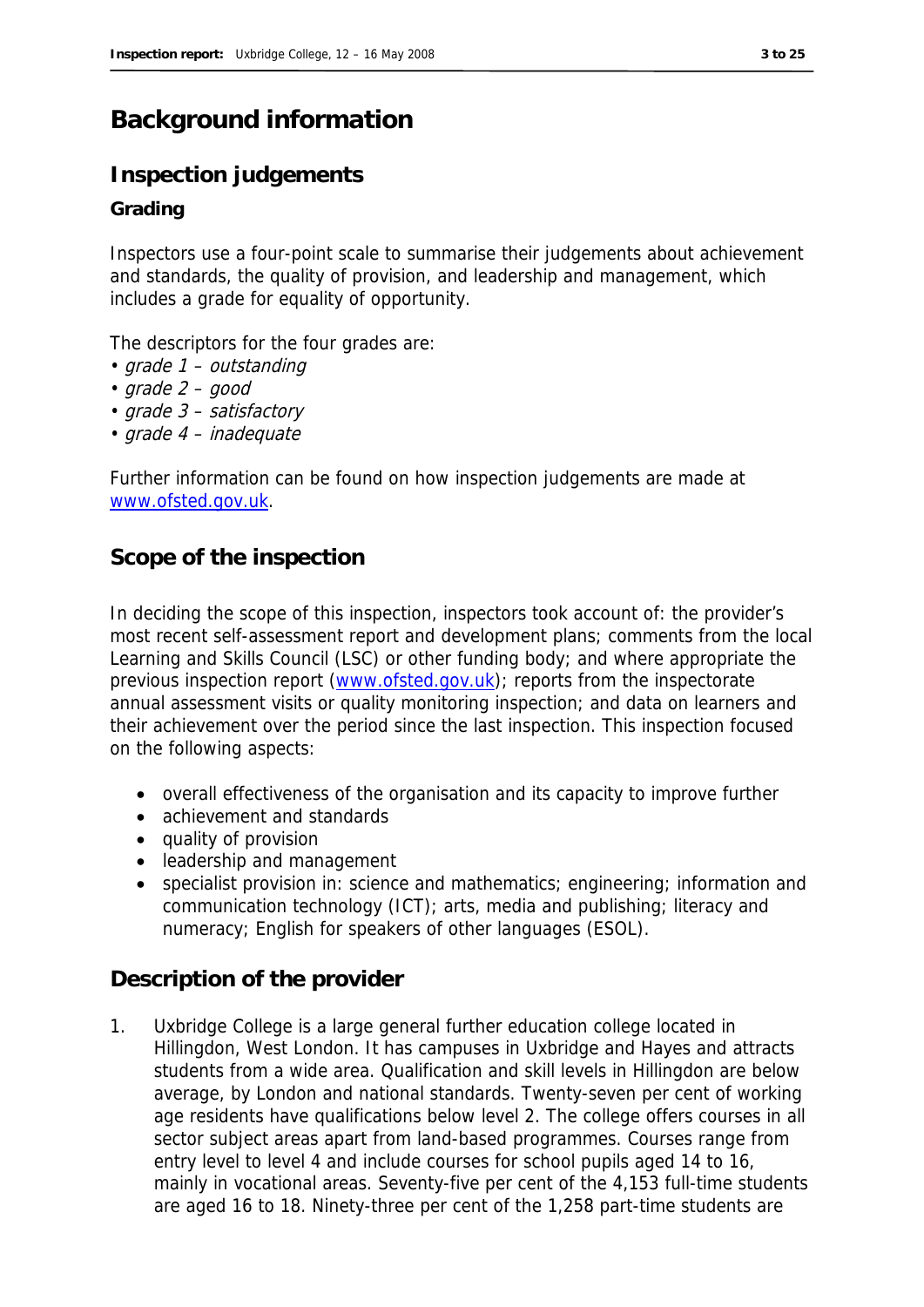adults. There are 238 students aged 14 to 16, 157 apprentices and 875 learners on Train to Gain courses. Black and minority ethnic students (BME) make up 72% of full-time students and 62% of part-time students. A high proportion of students qualify for educational maintenance allowances and financial support.

- 2. The Uxbridge site is predominantly a large sixth form centre that provides General Certificate of Education (GCE) A levels and General Certificates of Secondary Education (GCSEs), mainly for students aged 16 to 18, and a range of vocational courses. The achievement of five or more GCSEs at grades C and above in 2006/07, including English and mathematics in Hillingdon, was just below the national average.
- 3. The Hayes Community Campus provides a range of courses for young people and adults including courses in ESOL, which makes up almost 20% of the total college provision. The location of the campus and the courses run there form a key part of the college's widening participation strategy. Integrated community services such as the Asian day care centre, a medical centre, a youth centre and a newly extended nursery, are provided on the same site. Courses are also offered at other locations in the community.
- 4. Work with employers is managed through the employer services unit which also manages the contract work for work-based learning. Most apprentices study electrical installation, engineering or hairdressing.
- 5. The college's mission is: 'Committed to excellence and student success in everything we do'.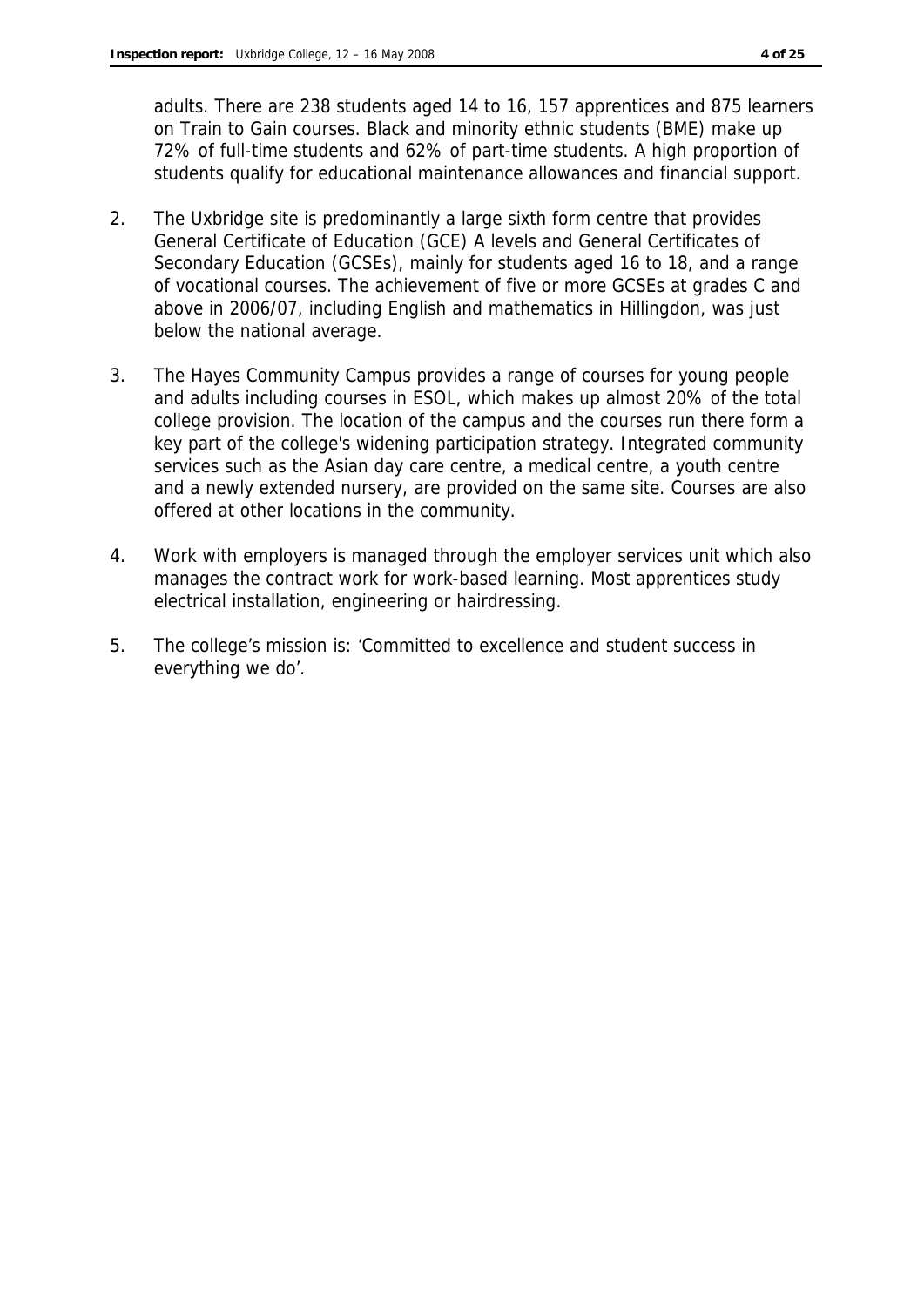# **Summary of grades awarded**

| Effectiveness of provision                     | Outstanding: Grade 1              |
|------------------------------------------------|-----------------------------------|
|                                                |                                   |
| Capacity to improve                            | Outstanding: Grade 1              |
|                                                |                                   |
| Achievement and standards                      | Outstanding: Grade 1              |
|                                                |                                   |
| Quality of provision                           | Good: Grade 2                     |
|                                                |                                   |
| Leadership and management                      | Outstanding: Grade 1              |
|                                                |                                   |
| Equality of opportunity                        | Outstanding: Contributory Grade 1 |
|                                                |                                   |
|                                                |                                   |
| Sector subject areas                           |                                   |
|                                                |                                   |
|                                                |                                   |
| Science and mathematics                        | Good: Grade 2                     |
|                                                |                                   |
| Engineering                                    | Good: Grade 2                     |
|                                                |                                   |
| Information and communication technology (ICT) | Outstanding: Grade 1              |
|                                                |                                   |
| Arts, media and publishing                     | Good: Grade 2                     |
|                                                |                                   |
| Literacy and numeracy                          | Good: Grade 2                     |
|                                                |                                   |
| English for speakers of other languages (ESOL) | Outstanding: Grade 1              |
|                                                |                                   |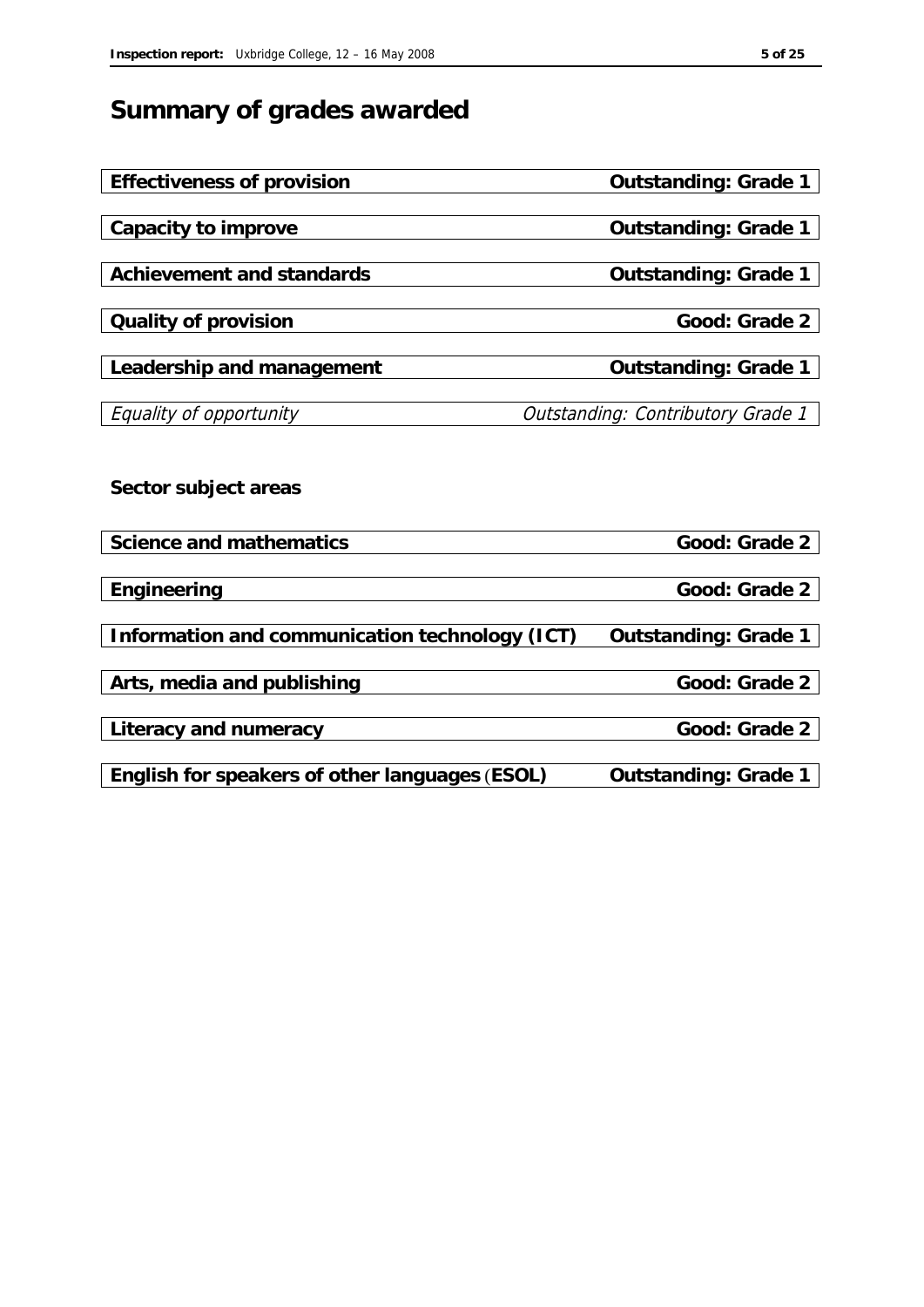# **Overall judgement**

#### **Effectiveness of provision Contract Contract Contract Contract Contract Contract Contract Contract Contract Contract Contract Contract Contract Contract Contract Contract Contract Contract Contract Contract Contract Con**

- 6. Uxbridge College is an outstanding college. Provision is outstanding in ESOL and ICT, and good in the other curriculum areas inspected. Achievement and standards are outstanding. Success rates on long qualifications are very high at all levels and for students of all ages. Success rates are high for students from all minority ethnic groups, male and female students and for students receiving additional learning support. Progression rates between the levels are high. Students have well developed personal skills and confidence in their abilities.
- 7. The quality of teaching and learning is good. The college has thorough arrangements for the observation of teaching and learning and there has been a significant improvement in the quality of teaching since the last inspection. Good use is made of information and learning technology (ILT) to enhance learning. The proportion of inadequate lessons is small, as is the proportion of outstanding lessons. Attendance and punctuality have improved significantly in most lessons.
- 8. Curriculum provision is outstanding. The broad curriculum and range of enrichment activities are well matched to the needs and interests of learners and the local community. Educational and social inclusion are outstanding. The college is particularly successful at attracting students from diverse backgrounds, and in creating an environment that promotes highly effective learning and respect for others. Very good links with external organisations are used well to widen participation.
- 9. Support and guidance are good. Students with specific needs receive particularly good support to enable them to achieve well and to progress. Pastoral support is good. The tutorial programme is well designed and successfully develops students' personal, social and employability skills. Students receive regular reviews of their progress but targets set to help them to improve are not always sufficiently specific.
- 10. Leadership and management are outstanding. Managers at all levels are committed to raising student success. Self-assessment is thorough and data are analysed and used effectively to drive improvements. Quality assurance is well focused and highly effective. Student success rates are outstanding. The strong ethos of equality of opportunity and educational and social inclusion permeates the college at all levels. Financial management and value for money are outstanding.

Capacity to improve **Capacity to improve Capacity** to improve **Capacity** to improve **Capacity**  $\alpha$  outstanding: Grade 1

11. The college's capacity to improve is outstanding. The attention to detail in order to bring about improvements is impressive. There is a shared commitment across the college to raising the aspirations and achievement of its very diverse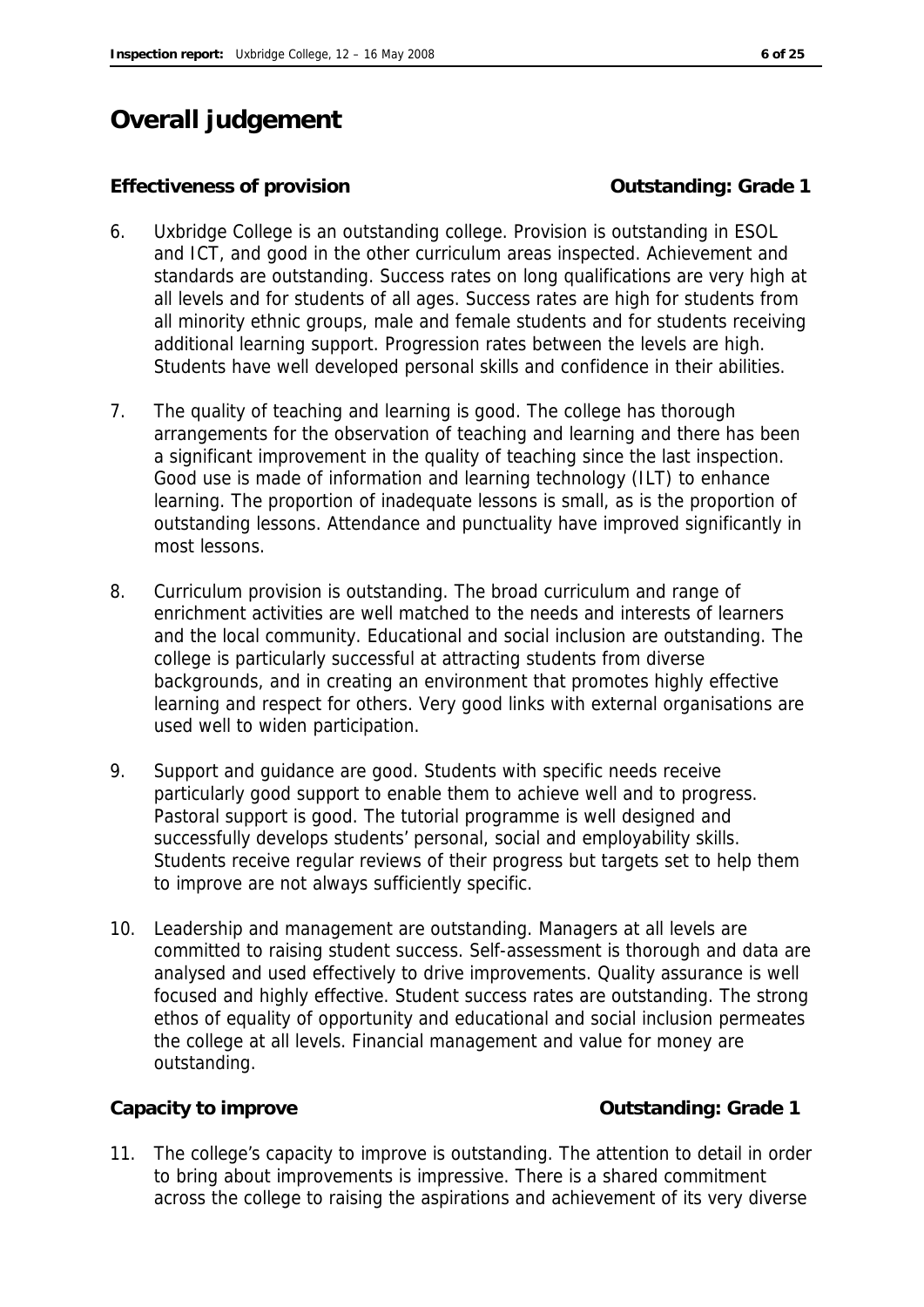range of students. The college's key priorities and strategic direction are clear. Success rates have improved significantly since the last inspection and are very high. Quality assurance arrangements and improvements are clearly focused and very effective. Student performance is closely monitored at all levels. Student achievement data are extensive and accurate and are used with confidence at all levels to improve standards. Governors carefully monitor the college's performance. Self-assessment is well established, comprehensive and inclusive but tends to underestimate strengths.

**The effectiveness of the steps taken by the college to promote improvement since the last inspection** 

12. The college has made outstanding progress in addressing the areas identified for improvement at the last inspection. The quality of curriculum management is now good or better. The quality of teaching has improved and is now generally good overall. The thoroughness of the college lesson observation process is now very effective. The assessment of students' work has improved significantly and is good. The proportion of qualified teachers is now very high. The college has a rigorous and comprehensive approach to student punctuality and attendance, both of which are much improved. Work-based learning provision has improved significantly.

#### **Key strengths**

- outstanding success rates for students of all ages
- outstanding leadership and management
- outstanding equality of opportunity
- outstanding promotion of educational and social inclusion
- outstanding provision in ESOL and ICT
- high progression rates
- particularly good support for learners with specific needs.

#### **Areas for improvement**

**The college should address:**

- the low success rates in key skills in 2006/07
- the inconsistencies in target setting for students
- reducing further the proportion of inadequate lessons and increasing the proportion of good and outstanding lessons.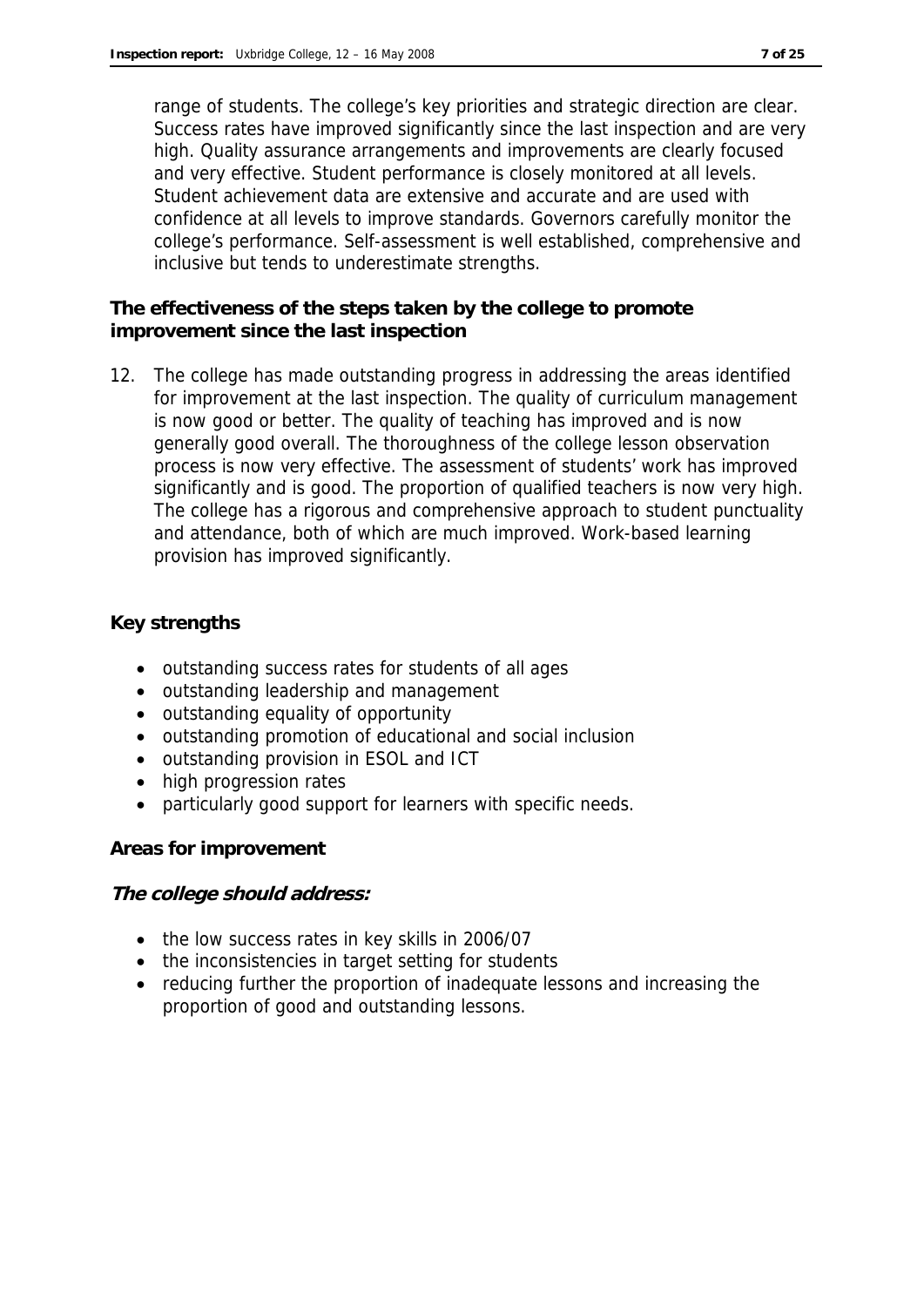# **Main findings**

Achievement and standards **Container and Standards Container and Standards Container and Achievement** and Standards **Container and Achievement** and Standards **Container and Achievement** and Standards **Container and Sta** 

- 13. Achievement and standards are outstanding. The self-assessment report contains detailed and accurate analysis of student performance data. Success rates on long qualifications have risen substantially since the last inspection and in 2005/06 they were 14 percentage points above the national average. In 2006/07 the high success rate rose from 81% in 2005/06 to 82%. Success rates are high for students of all ages and at all levels and both retention and pass rates are above average at all levels. Students make significantly better progress at A level than expected, based on their previous attainment at GCSE, but the proportion of high-grade passes is below average. The progress made by students on almost all qualifications and at all levels is good. Students make particularly good progress on A levels, BTEC national diplomas, GCSEs and national vocational qualifications at level 2. Success rates on Train to Gain programmes are outstanding. Framework completion rates for the small number of work-based learners are satisfactory. Key skills success rates were low in 2006/07 but they were much higher previously. Students are making good progress with key skills this year. Success rates for 14 to 16 year old students are satisfactory. Success rates on short qualifications are satisfactory.
- 14. Sixty-nine per cent of students overall are of black and minority ethnic heritage. Success rates for all ethnic groups of students are very high. Success rates for both male and female students are high. Students receiving additional learning support achieve success rates that are higher than the average for the college. Student progression and destination rates are high.
- 15. The college has a strong focus on improving students' punctuality and attendance and good improvements have been made in most curriculum areas. Attendance and punctuality in most lessons are satisfactory or better although issues remain on some engineering and arts and media courses.
- 16. Students' achievement and their acquisition of practical and workplace skills are good. They work safely and cooperatively. Students are confident and polite, and demonstrate mutual respect for each other and their teachers. Events organised through the student council enable students to make a very positive contribution to the community. These include, for example, involvement in external consultations about community development projects, taking part in the neighbourhood clean up event, and participating in charitable events. Students work effectively in groups and on individual tasks. Work experience and the good development of personal skills enable students to prepare effectively for their future economic well-being. Advanced level students critically analyse and evaluate topics effectively. Students enjoy their learning and achieve well.

**Cauality of provision Good: Grade 2**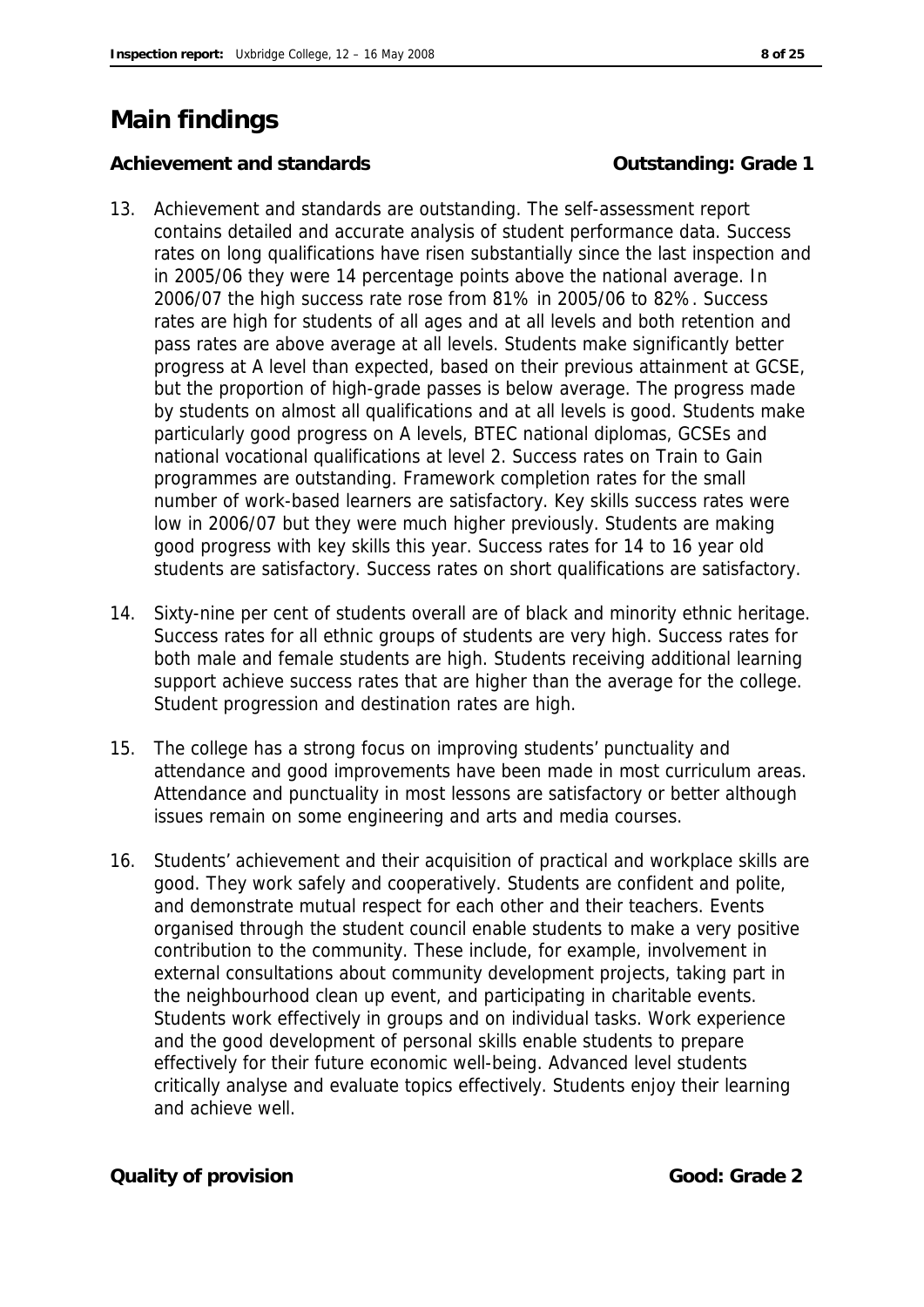- 17. The quality of provision is good. Teaching and learning are good and inspectors agreed with the college's self-assessment grade. A strong ethos of equality of opportunity and mutual respect permeates teaching and learning throughout the college. In many lessons, teachers plan and manage learning skilfully. Objectives are clear and understood by students. Particularly good learning materials are used effectively and a range of teaching methods successfully engage students. Good use of ILT enhances learning. Teaching and learning are outstanding in ESOL. Teaching on apprenticeship programmes is satisfactory but there is insufficient monitoring of the quality of teaching and learning. Teaching on Train to Gain programmes is good. Teachers are well qualified and keep up-to-date with their specialisms. Accommodation is good. Facilities for ESOL are excellent. Weaker lessons fail to provide effectively for students' individual needs. A minority of lessons lack clarity and appropriate pace and include insufficient checking of learning. There is a small proportion of both inadequate and outstanding lessons.
- 18. The college's lesson observation scheme is rigorous. Strong emphasis is placed on making judgements about students' learning. Development opportunities for teachers are extensive and areas for improvement are clearly identified. Good use is made of peer observations to share best practice. Lesson observers are well trained and good use is made of both internal and external moderators.
- 19. Assessment and verification are good. Students' work is marked regularly and feedback highlights how students can improve. Clear reports on students' progress are regularly sent to parents, guardians and employers.
- 20. Students' additional learning needs are identified effectively and supported well. Key skills are now well integrated into most curriculum areas. The development of students' key skills in lessons is satisfactory or good. Good use is made of interactive learning materials and these are used successfully to prepare students for key skills tests.
- 21. The college's response to meeting the needs and interests of learners is outstanding. Educational and social inclusion are outstanding. Actions to promote inclusion have created a safe, harmonious and welcoming environment which is highly conducive to learning. People from diverse backgrounds are immersed in a culture of mutual respect. The broad range of courses includes particularly good provision for widening participation at the lower levels in, for example, ESOL, science and mathematics, and literacy and numeracy. Good links exist with external organisations, employers and community groups. The college's strong links with employers enhance provision in curriculum areas and provide work experience for learners. Projects and programmes to meet the needs of particular groups are well designed. The college's provision at its site in Hayes very successfully widens participation by engaging the local community. Work with 14 to 16 year old pupils has helped to reduce the number of young people not in education, employment or training. The college offers a wide range of subject-related and cross-college enrichment activities and work experience. Many activities promote equality. A recent college-wide poetry competition, using the inspirational work of notable black poets who visited the college, attracted many entries. College-wide enrichment activities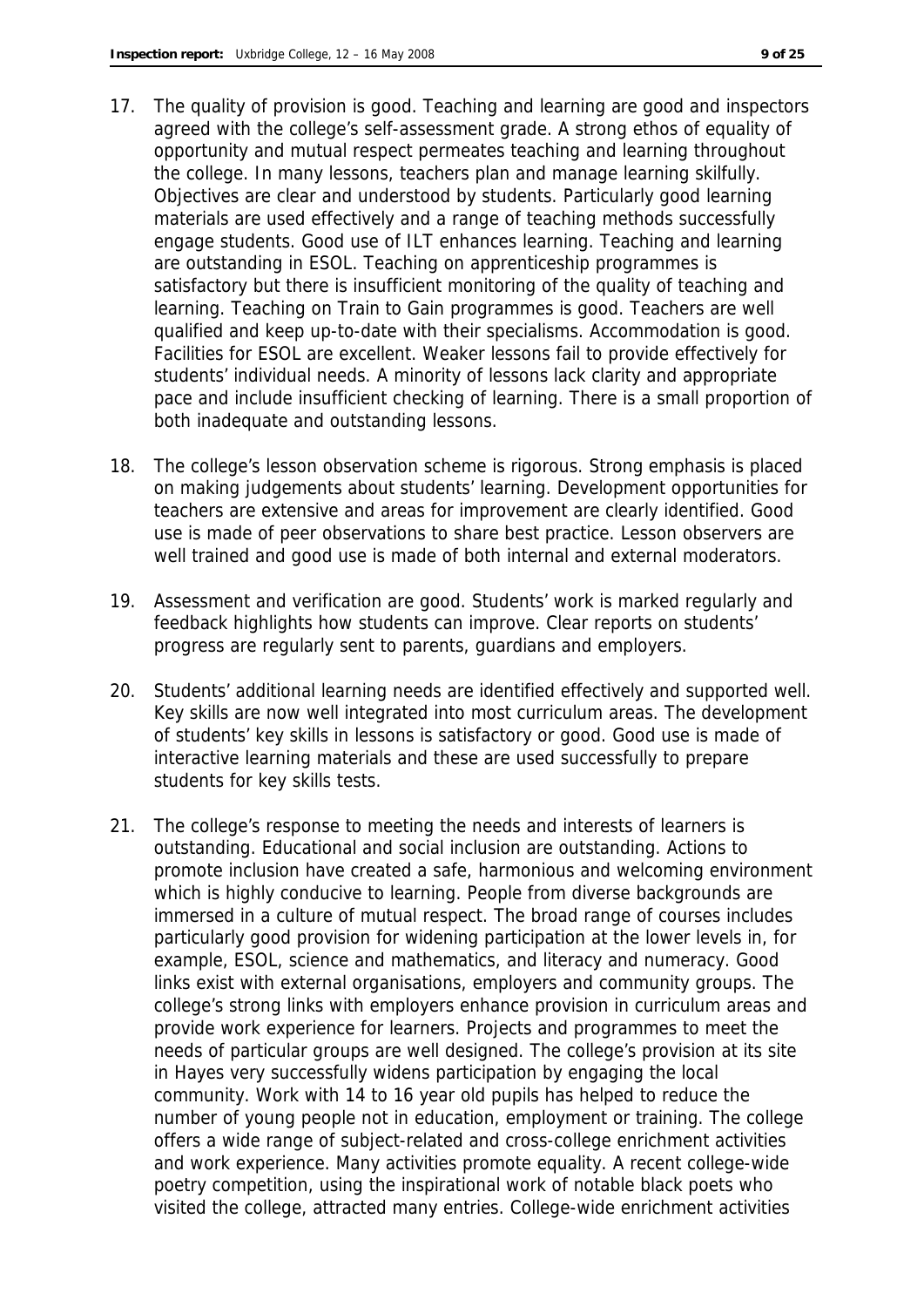are not always well attended or easily available to all students. Students are particularly well involved in shaping the college's course provision.

22. Support and guidance for students are good overall and particularly good for students with specific needs; for example, students with hearing impairments participate effectively in dance lessons. Support is highly effective in developing students' confidence and independence and in enabling them to achieve well and make good progress. Teachers receive detailed information on students' needs and the adjustments required to support them effectively. Initial advice and guidance are effective in placing students on appropriate courses. Pastoral support for students is good. Approachable staff help students to overcome potential barriers. Careers advice and information about progressing to higher education are good. The college's tutorial provision for full-time students is well designed and detailed. It successfully develops students' personal, social and employability skills and provides good guidance on staying safe and being healthy. Individual progress reviews are used well to monitor students' progress and identify areas for improvement. However, targets set for students are not always sufficiently specific. Attendance and punctuality are monitored and followed up carefully. However, this action has not been sufficiently successful in improving punctuality and attendance in all areas. The college has appropriate support arrangements for part-time students.

#### Leadership and management **Contact Contact Contact Contact Contact Contact Contact Contact Contact Contact Contact Contact Contact Contact Contact Contact Contact Contact Contact Contact Contact Contact Contact Contact Con**

**Contributory grades:**

Equality of opportunity  $\blacksquare$ Train to Gain Good: Grade 2

- 23. Leadership and management are outstanding. Both the new principal and her predecessor have provided strong leadership, and have been well supported by a very good and competent senior management team. Since the last inspection their impact on raising standards has been outstanding. The determination to raise the aspirations of learners and to help them to succeed has been relentless and is present throughout the college. Strategic planning is highly developed and detailed. Staff at all levels are enthusiastic and committed to raising standards.
- 24. The college perceives itself, rightly, to be rooted in the local communities it serves, and its course portfolio reflects this aspiration, as recorded in the college's self-assessment report. The promotion of equality of opportunity and arrangements to eliminate discrimination are outstanding. There is a strong ethos of respect for diversity and difference. The college rigorously monitors the success rates of students from different ethnic groups and takes effective action to resolve issues. The college has made a good response to statutory requirements including the Race Relations (Amendment) Act 2000 and the Disability Discrimination Act 2005, and government requirements in regard to safeguarding children and vulnerable adults are met. All college sites are accessible to people with mobility difficulties. The college has recently addressed the imbalance in the minority ethnic profile of the corporation to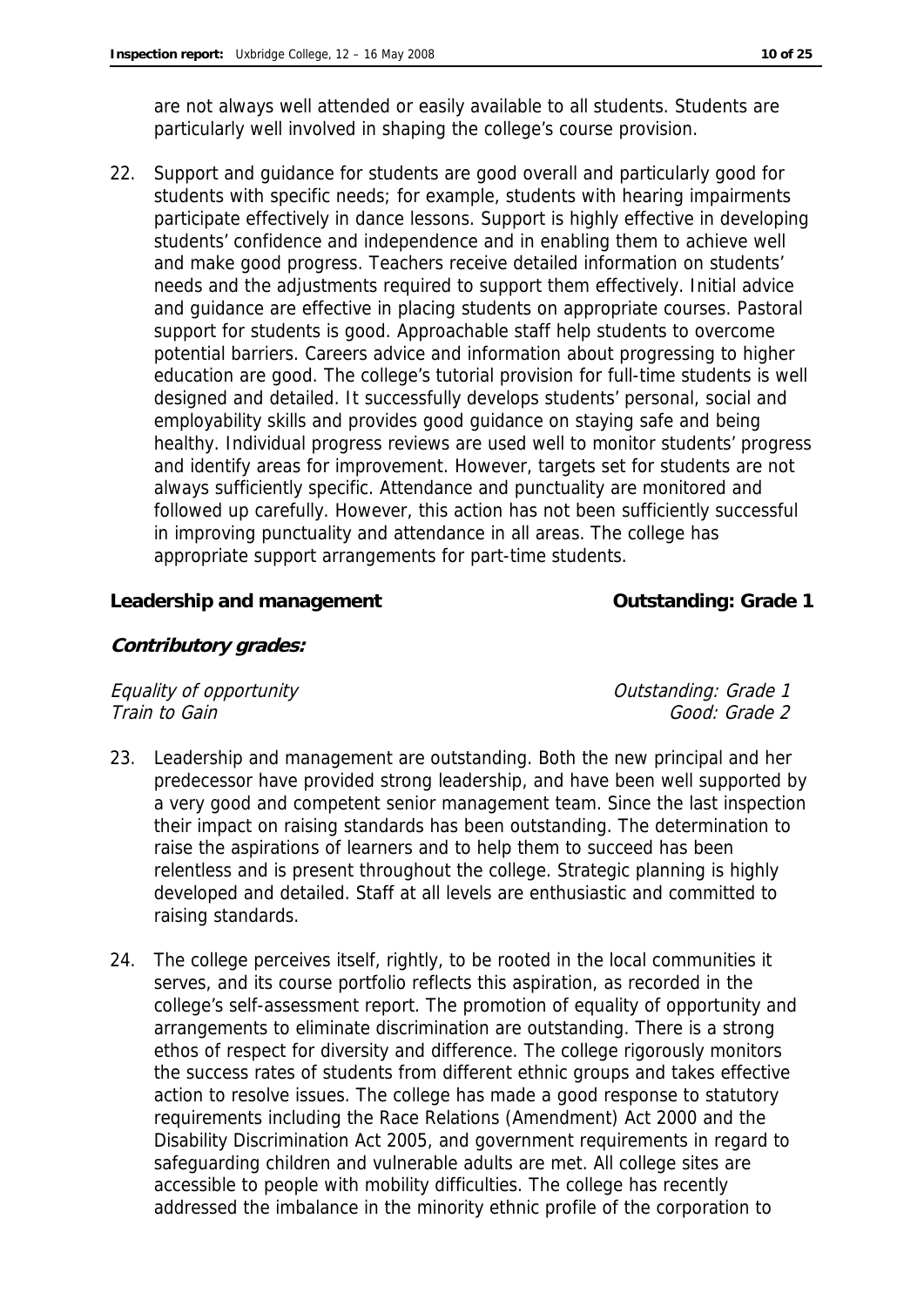better represent that of the local community. Governors have a wide range of relevant skills and monitor all aspects of the college's performance effectively. Participation in on-going training is not always consistent.

- 25. The college has a strong culture of quality improvement. Since the last inspection, success rates have improved significantly and are at a very high level for students from all ethnic backgrounds. Quality assurance arrangements are clearly documented, very effective, and well understood by staff. There is a high level of compliance with quality assurance protocols. Management information is extensive and accurate and managers and teachers use it with confidence to support improvement. The work of the student council is taken seriously and contributes to college decision making.
- 26. Arrangements for lesson observations are thorough and have contributed to raising standards and sharing good practice. Self-assessment is well focused, comprehensive and inclusive, although it underestimated strengths in some of the curriculum areas and aspects inspected. Curriculum management and the management of Train to Gain are good or better and the management of workbased learning is satisfactory.
- 27. There are very well established staff development and appraisal procedures which are linked to the outcomes of lesson observations. Teachers are well qualified and value highly the well planned staff development programme. The proportion of qualified teachers, a weakness at the last inspection, is now high.
- 28. Accommodation and resources are good. The college management of its finances is outstanding. Student success rates are very high and the college provides outstanding value for money.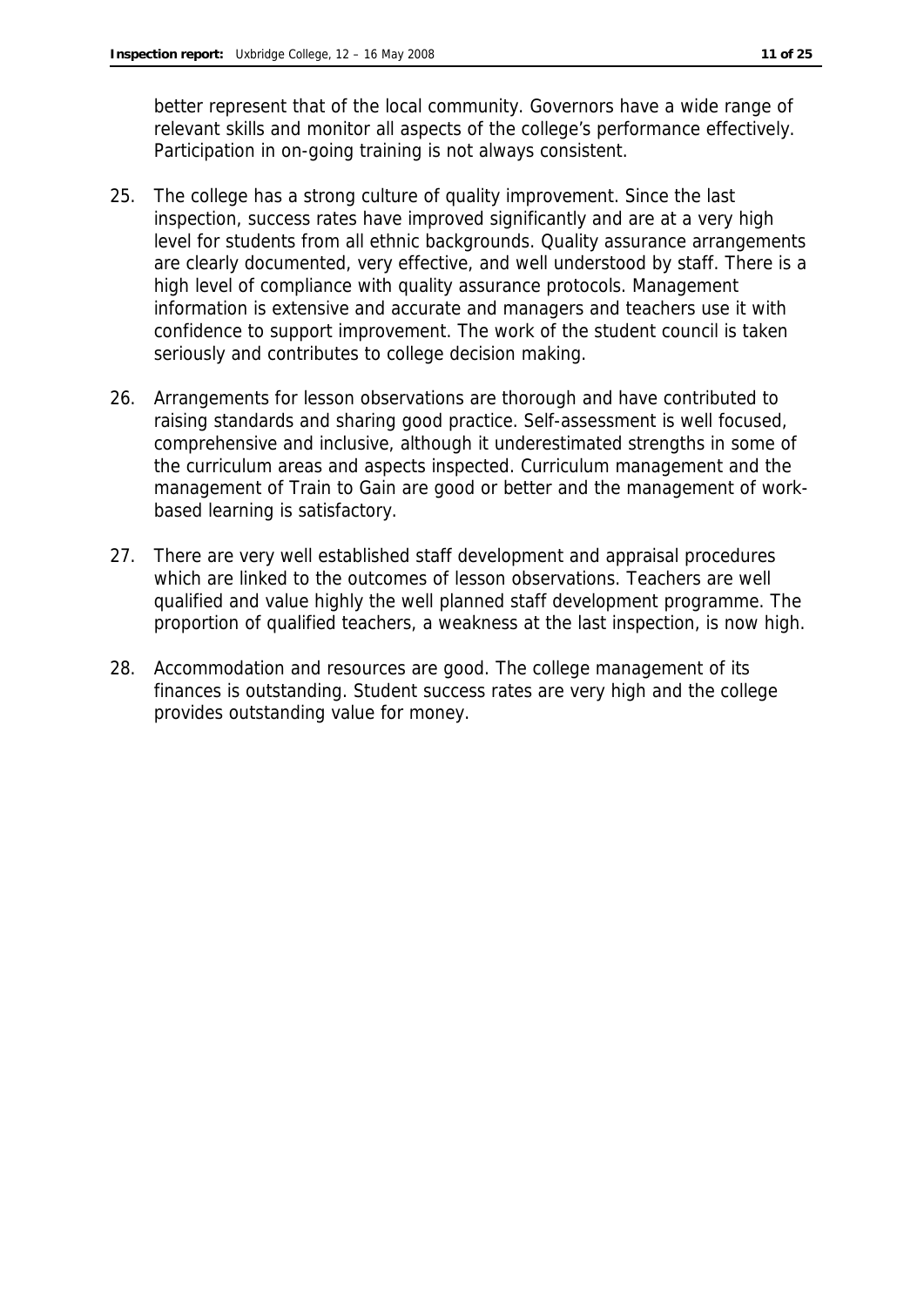#### **Sector subject areas**

#### **Science and mathematics Good: Grade 2**

29. There are 437 students aged 16 to 18 and 138 adult students. The college provides a pre-GCSE course in mathematics and science; GCSEs in biology, chemistry, physics and mathematics; and AS levels and A levels in biology, chemistry, physics, psychology and mathematics. An access to higher education course in psychology and social studies is provided for adults. GCSE mathematics is offered by day and as a part-time evening course.

#### **Strengths**

- high success rates on most courses
- high standards of students' work in chemistry
- good use of ILT to support learning
- thorough assessment of students' work
- good student progression through curriculum levels and to higher education
- good curriculum management.

#### **Areas for improvement**

- low proportion of high grades in A level
- insufficient attention to the needs of all students in lessons.

#### **Achievement and standards**

- 30. Success rates on most courses are high with pass and retention rates well above the national average at all levels. Students studying AS mathematics, AS and A2 chemistry and psychology make much better progress than would be expected based on their previous attainment at GCSE. However, the proportion of AS and A level students achieving high grades is low and at A level very small numbers of students achieve the top grade. Success rates at grades  $A^*$  to C on all GCSE courses are significantly above the national average. Overall success rates for adult students are also good.
- 31. Students work well together in lessons and produce good work. In a chemistry lesson, students' discussion following practical work was outstanding. Progression rates to higher level courses and higher education are good. Students' attendance is good.

#### **Quality of provision**

32. Teaching is mainly good or better. Most lessons are well planned and use a good variety of activities to sustain learners' interest. In weaker lessons the activities do not always provide sufficient challenge for more able students. Lesson planning for students of varying ability is not sufficiently well thought out. The use of ILT is strong in all lessons. The college's virtual learning environment has a good range of high quality learning materials. This provides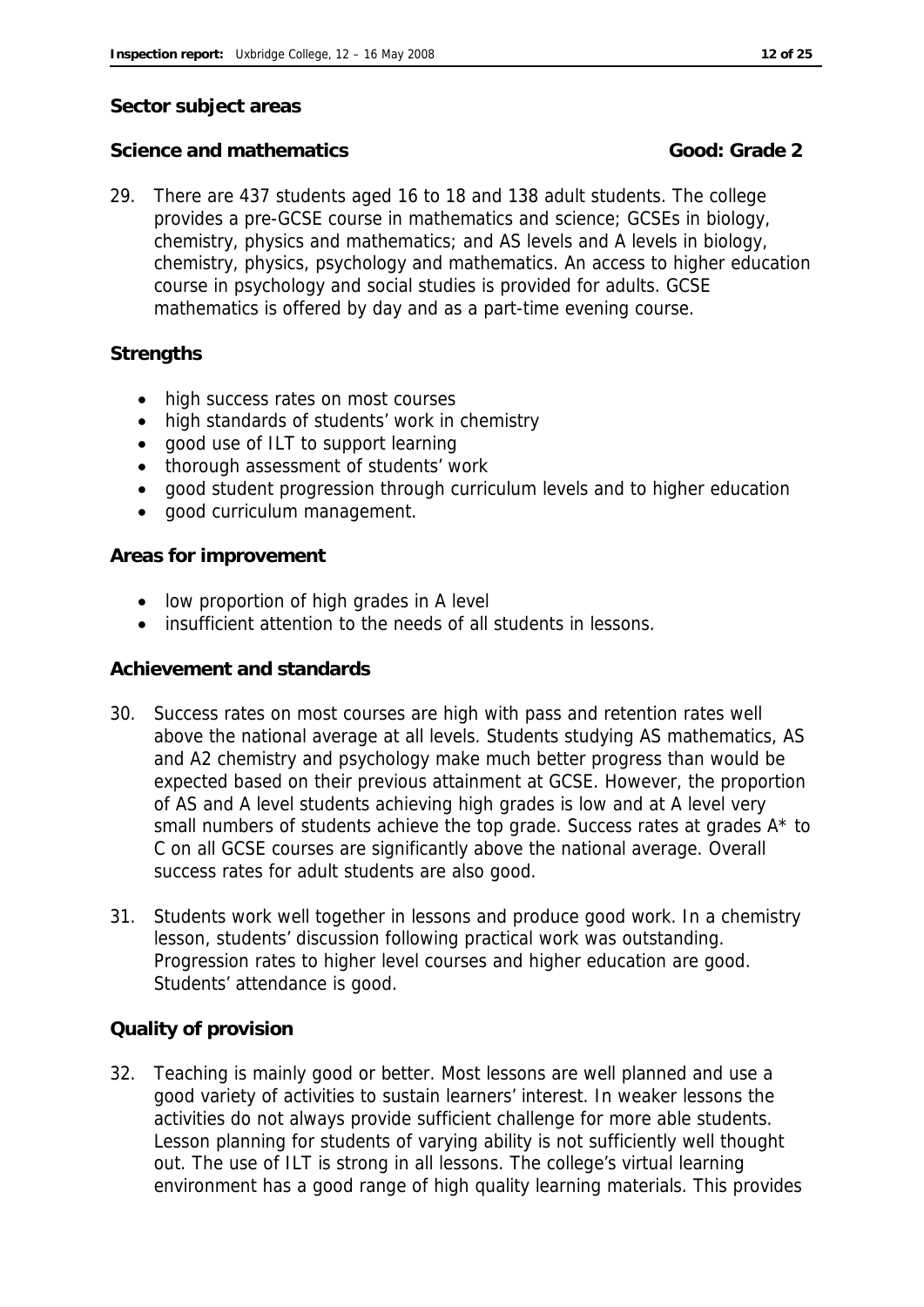a very valuable resource for teachers and aids students' learning. Teachers are very well qualified.

- 33. Assessment is good. It is well planned, consistent and accurately informs student progress. A good variety of assessment methods are used to give students an accurate picture of the quality of their work.
- 34. The range of courses is good. The pre-GCSE course provides opportunities for learners who have no previous educational qualifications.
- 35. Guidance and support are good. Students' needs are identified early and additional support is provided promptly. Students value the good subject support that teachers provide informally and in timetabled revision sessions. Students' progress and attendance are reviewed regularly. Individual targets for improvement are sometimes too general and too long-term. Advice about career opportunities and higher education applications is good and is supported by visits to universities.

#### **Leadership and management**

36. Leadership and management are good. Self-assessment and quality improvement are thorough and accurate. Managers are proactive in the spreading of good practice. Lessons are observed regularly and teachers are set clear targets for improvement. A strong academic ethos exists, creating a climate of mutual respect where learners work hard to achieve their goals. Equality of opportunity is actively promoted. Accommodation and learning resources are good. Laboratories are well equipped.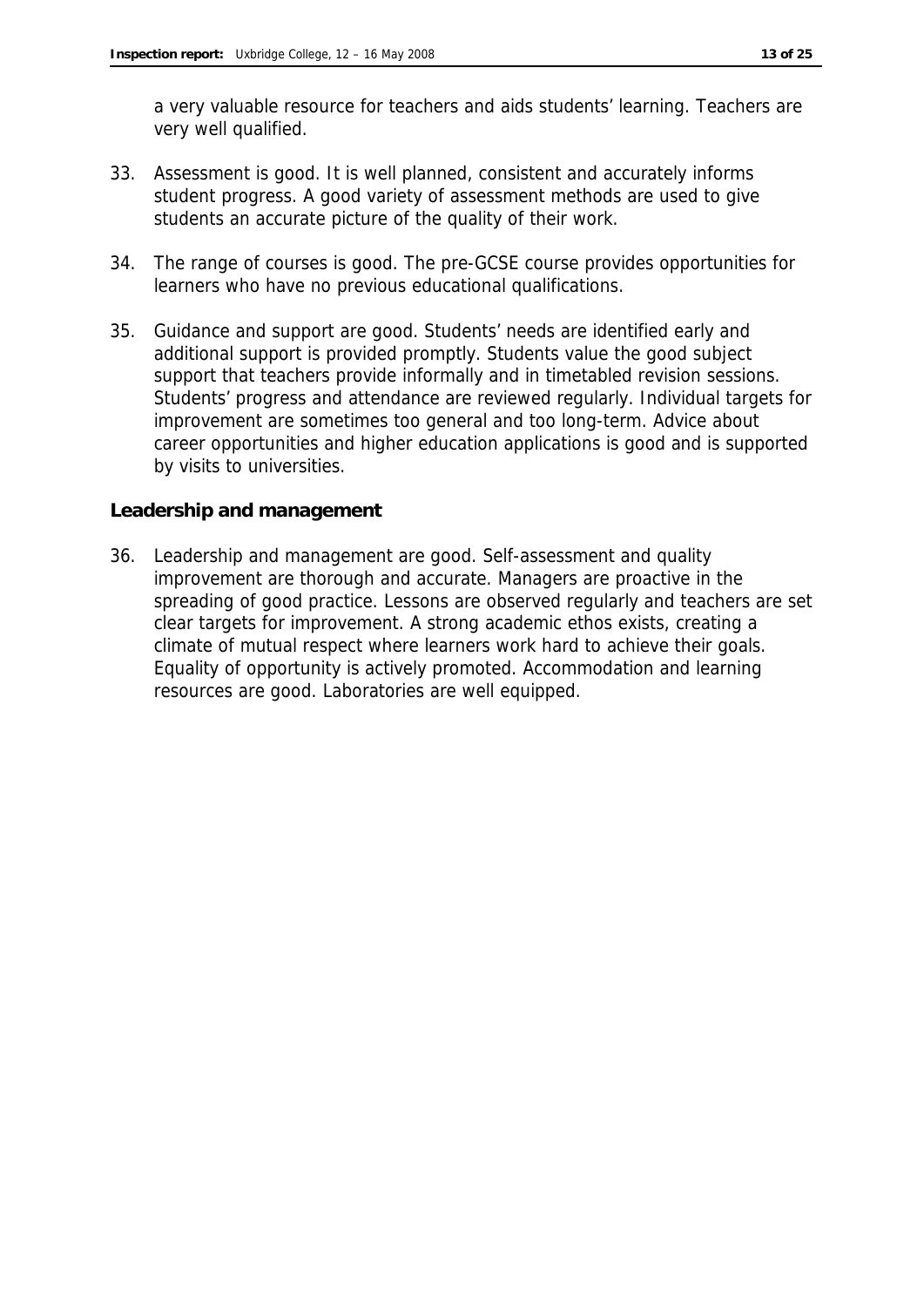**Engineering Good: Grade 2** 

### **Context**

37. The college provides courses in mechanical, manufacturing, electrical installation, electronic and motor vehicle engineering by day and evening. Electronics and motor vehicle courses are offered for 41 pupils aged 14 to 16. There are 529 full-time students aged 16 to 18 and 131 adults. There are 294 part-time students who are adults and 41 students aged 16 to 18. There are 12 apprentices and 80 advanced apprentices on electrical installation, mechanical and motor vehicle programmes.

### **Strengths**

- high success rates on most courses
- good teaching in mechanical, manufacturing, electronic and motor vehicle
- good monitoring, target setting and support for students
- very good and well used accommodation and specialist resources
- good leadership and management.

#### **Areas for improvement**

- slow completion rate for electrical installation apprentices
- poor punctuality in many lessons.

#### **Achievement and standards**

38. Success rates are high on most mechanical, manufacturing, electronics and motor vehicle courses at levels 1 to 3. They are satisfactory on electrical installation. The standards of students' work and behaviour are good. There is a high regard for health and safety. Completion rates for apprenticeships and advanced apprenticeships in mechanical and motor vehicle are satisfactory. In electrical installation, progress towards completion has been very slow. Students use specialist equipment with care and accurately carry out tests. Mechanical engineering students produce clear pre-production plans from engineering drawings. Attendance is satisfactory but poor punctuality disrupts many lessons.

### **Quality of provision**

39. Teaching and learning are good. Teachers have good occupational skills, which they use well to enthuse students, develop their practical skills, and illustrate theory. Students benefit from detailed lesson plans that pay close attention to individual needs and abilities. In a lively and outstanding electronics lesson students planned, built and tested logic circuits from an industrial scenario. Students made excellent progress. A minority of theory lessons are unimaginative. Students spend too long passively listening or completing task sheets. ILT is well used in lessons. In the vehicle workshops complex vehicle systems are explained using training software. The college intranet provides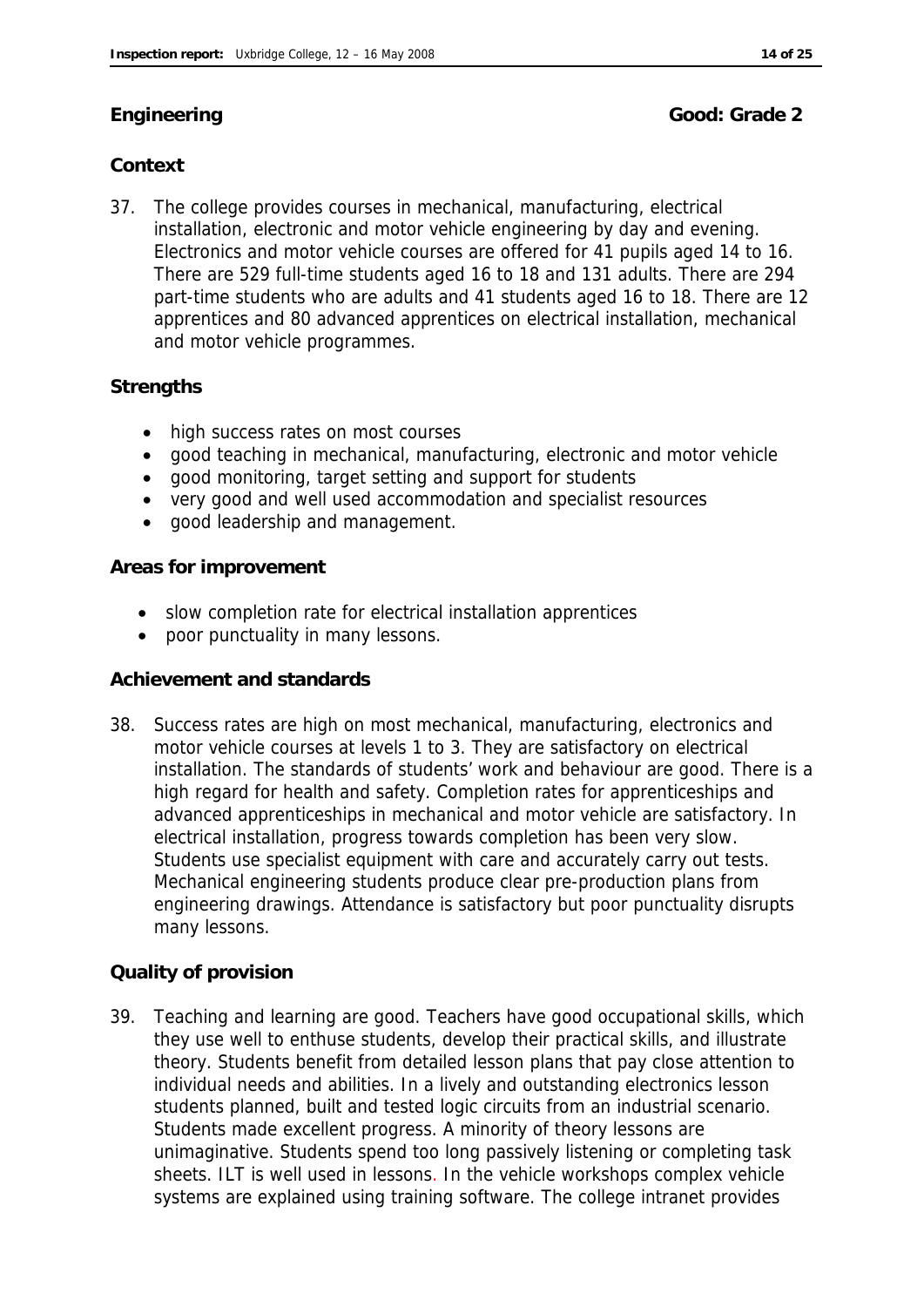access to monitoring reports and learning materials from home and the workplace.

- 40. There is a good range of courses to meet students' needs. Good industrial visits and guest speakers enrich learning. The high quality accommodation and industry standard engineering training resources are well used. Classrooms and workshops are bright and inviting and contain interactive whiteboards which enhance learning.
- 41. Initial advice and guidance are good. All students are interviewed and assessed at induction to ensure they are on the correct course. Targets set at tutorials are challenging. The monitoring of students' progress is good. Assessments are fair and appropriate. Work-based reviews are generally satisfactory but are too infrequent in electrical installation. Guidance and support are good. Teachers and support staff know their students' needs well.

**Leadership and management**

42. Leadership and management are good. Links with industry and partner schools are productive. Apprentices benefit from good training opportunities in the workplace. Quality improvement is robust and course performance is closely monitored. Internal verification is rigorous. Internal teaching and learning observation records are accurate and are formally linked to appraisal and staff development. Many areas for improvement from the previous inspection have been resolved. New teachers are well supported. Equality of opportunity is very well promoted. The management of work-based learning is satisfactory and recent changes are addressing the unsatisfactory coordination of on- and offthe-job training and assessment in electrical installation.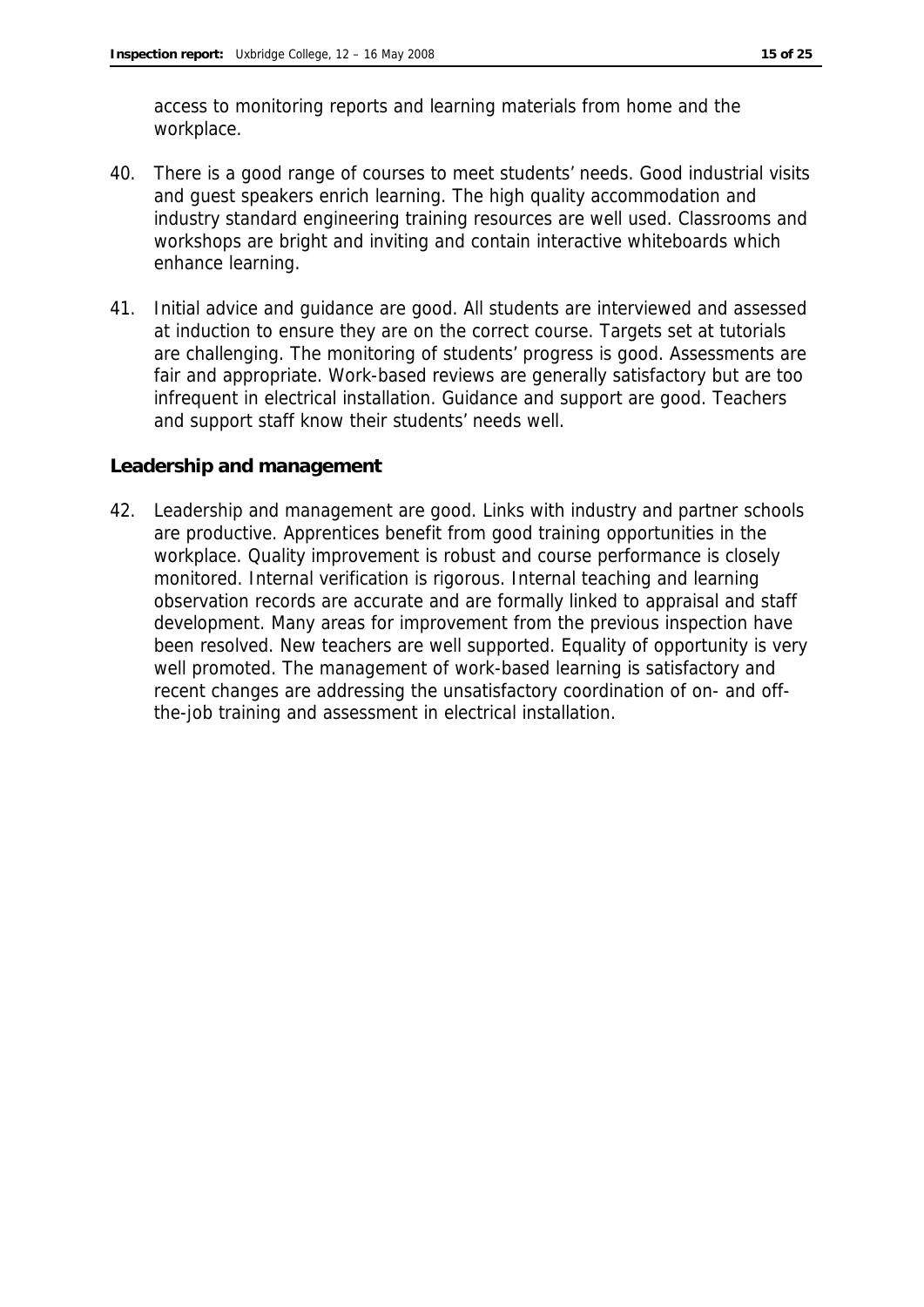#### **Information and communication technology building: Grade 1**

#### **Context**

43. The college offers a range of courses for IT practitioners and IT users with progression routes for qualifications from level 1 to higher education. Full-time provision includes IT at work, first and national diplomas for IT practitioners, and diplomas and advanced diplomas in ICT support. Part-time courses include certificate for IT users, ITQ (NVQ course for IT users) and a variety of specialist technical courses. There are 334 full-time students aged 16 to 18 and 115 adults. There are 54 adult students who are part-time and 3 part-time students aged 16 to 18.

#### **Strengths**

- high success rates on most courses
- high proportion of high grades on levels 1 and 3 full-time courses and GCSE in ICT
- much good teaching
- well organised and rigorous assessment practices on most courses
- particularly wide range of courses
- good arrangements for reviewing students' progress
- outstanding leadership and management.

#### **Areas for improvement**

• restrictive accommodation in a few rooms inhibits teaching and learning.

#### **Achievement and standards**

44. Students' achievement is very good and success rates are high on most courses. There is a high proportion of high grade passes on levels 1 and 3 fulltime courses. Students make very good progress. They produce work of a high standard and critically analyse tasks well; for example, in one impressive lesson students successfully reviewed and amended a program so that it performed extra functions. Students demonstrate very good skills of analysis, evaluation and synthesis.

#### **Quality of provision**

- 45. There is much good teaching. All lessons are well planned with effective recapitulation. Students are involved actively throughout lessons, often in collaborative team working. In most lessons individual students' needs are well met. Good use is made of the virtual learning environment to enhance learning. Key skills delivery and assessment are embedded well into full-time courses.
- 46. Assessment and internal verification are well organised and rigorous with helpful written feedback on students' assignments and work. All lessons include good checking of learning through activities and quizzes. Formative assessment results are included in reports to parents three times a year. Students' progress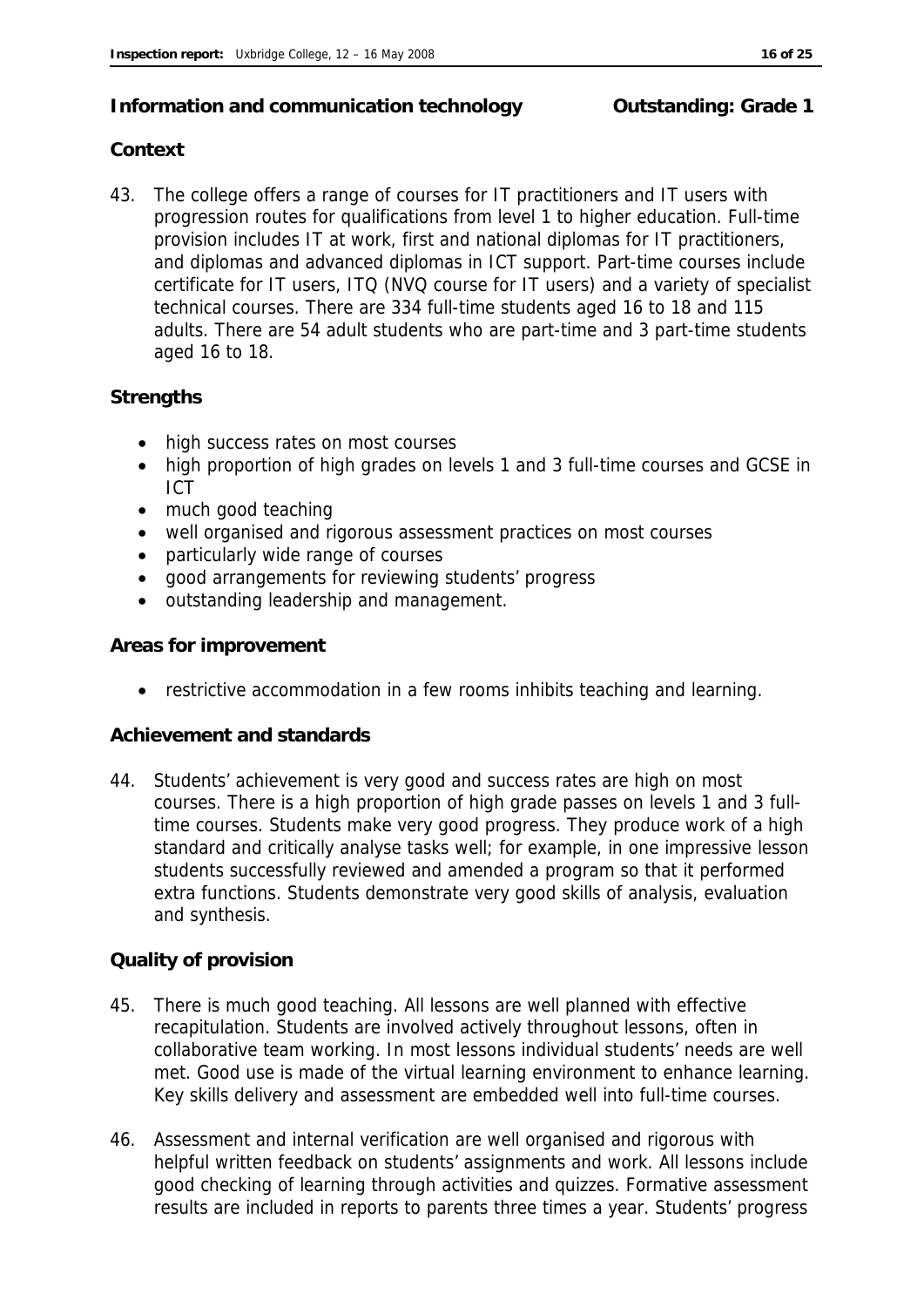is monitored very well during individual tutorials where targets are set and monitored. The restrictive arrangement of classrooms on the Uxbridge site sometimes inhibits aspects of teaching and learning; for example, small group work.

- 47. The extensive range of courses provides a comprehensive offer for progression from entry level to level 3. The range of practitioner computing at levels 2 and 3 is broad. The range of enrichment activities is satisfactory.
- 48. Guidance and support are very good. A strong interview process enables students to be placed on a suitable course. Students value and remember their induction. Additional learning support is provided promptly and effectively. Supportive tutorials provide continuous monitoring throughout the year.

#### **Leadership and management**

49. Leadership and management are outstanding. Success rates and the quality of teaching and learning have improved since the last inspection. Quality systems are thorough. The self-assessment report is evaluative and accurate. The students' voice is used well with posters publicising improvements made as a result of feedback received. Equality and diversity are very well embedded in the curriculum, but there are low numbers of females on full-time ICT courses.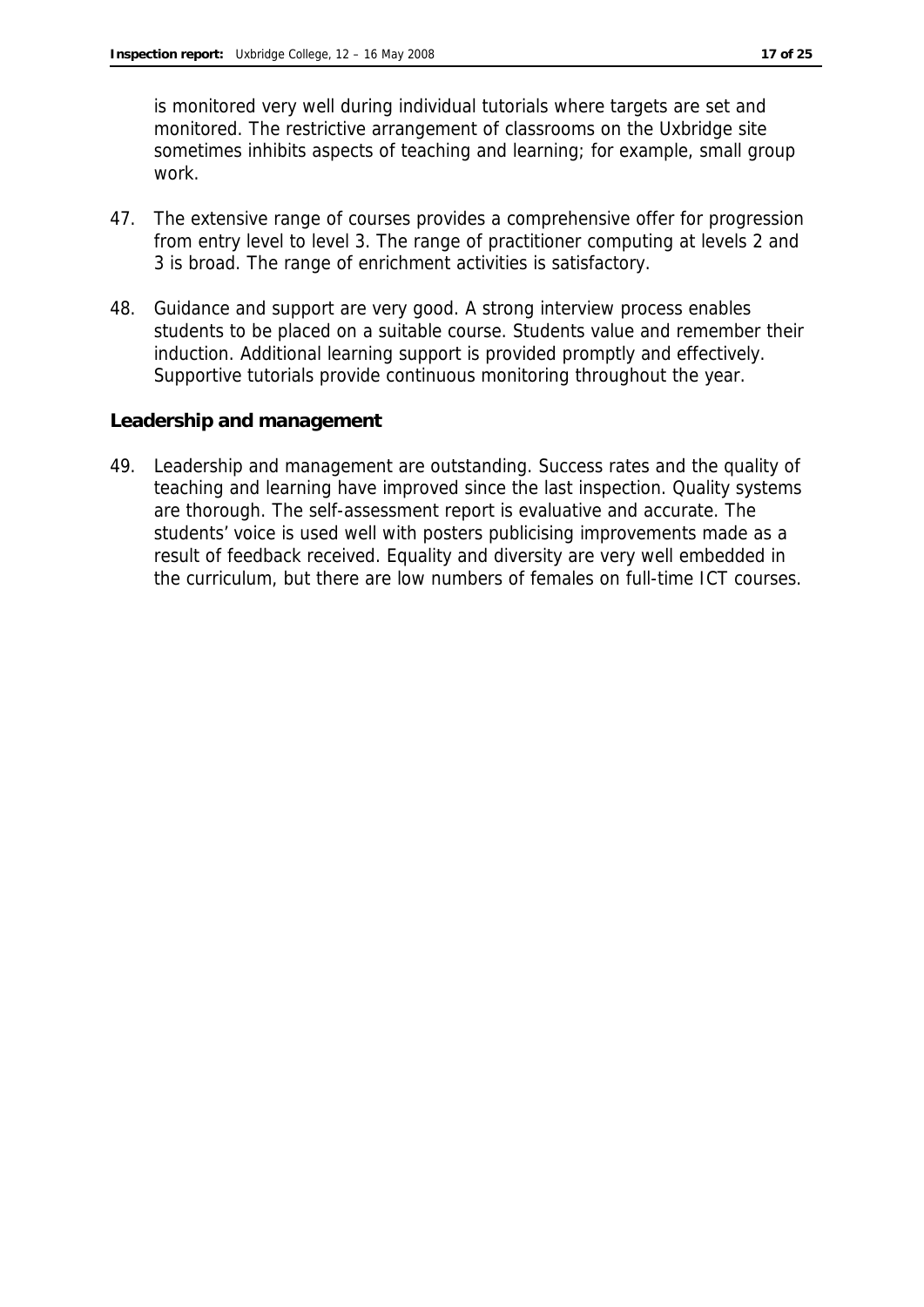#### Arts, media and publishing **Good: Grade 2** Good: Grade 2

#### **Context**

50. The college offers a range of courses in visual and performing arts and media. There are 414 full-time students, almost all of whom are aged 16 to 19. Most of the provision is in vocational arts subjects at levels 1 to 3. There is a small GCSE and A level provision in media. Art, design and media are based at the main Uxbridge site with performing arts subjects located at the Hayes site.

#### **Strengths**

- high success rates on many courses
- good progression rates internally and to higher education
- high standard of students' performance work
- good provision for art and design
- good curriculum management.

#### **Areas for improvement**

- low success rates on level 1 performing arts and level 3 art and design courses
- poor attendance on a minority of courses.

#### **Achievement and standards**

51. Success rates are high apart from on the level 1 performing arts and level 3 art and design courses. Progression rates for students internally and to higher education are good with some students attaining places at prestigious and highly competitive specialist institutions. The standard of students' work in art and design and performing arts is high. Attendance and punctuality are mainly good but are unsatisfactory on a few courses. Current in-year retention is good and significantly improved on previous years.

#### **Quality of provision**

52. Teaching and learning are good in art, design and dance and mainly satisfactory elsewhere. Teachers have a consistent style of delivery with aims, objectives and tasks clearly explained. Lessons are well designed to match the age and experience of students. ILT is used effectively and students demonstrate sophisticated skills in its use. Art and design assignments are demanding and often inspirational. They are clearly linked to educational visits, enrichment activities and to students' perceptions of their immediate environment. Excellent use is made of peer learning initiatives in dance. Drama students are able to study, rehearse and perform in demanding and rewarding productions, although some poor attendance adversely affects collaborative projects. Assessment is thorough, rigorous and helpful to students. Good use is made of the college's intranet. Relationships between students and staff are excellent. Students appreciate the extra time and effort made by staff on their behalf. Specialist resources and accommodation are good for all subjects.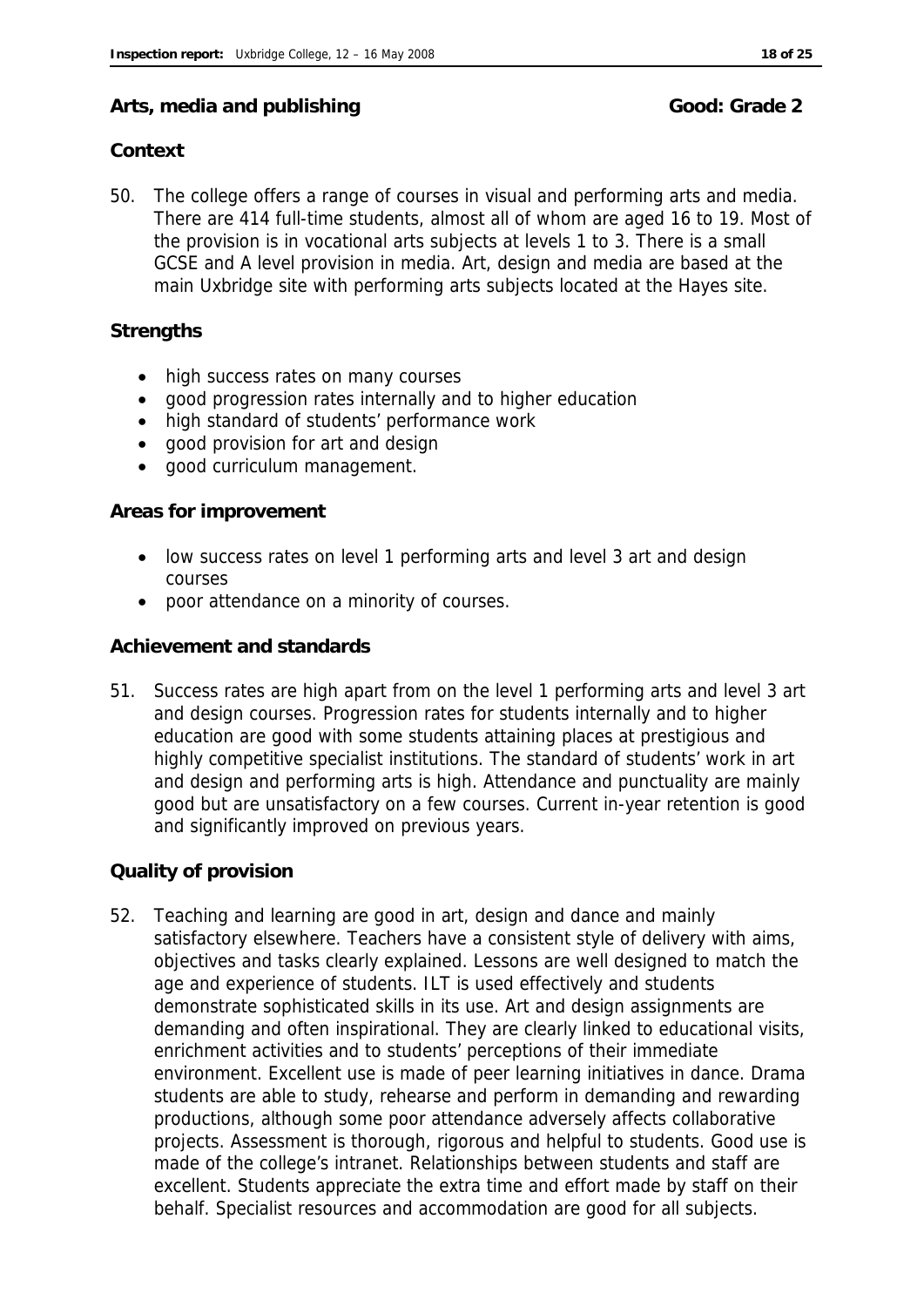- 53. The overall range of provision is satisfactory with internal opportunities to progress from level 1 to level 3 in most subjects. School links are good. Students benefit from the good range of enrichment opportunities such as educational visits to Rome and Berlin and to more local galleries and exhibitions.
- 54. Learning support is good. Individual needs are identified and support allocated on entry. Excellent support is given to hearing impaired students so they can participate in dance classes. Students are counselled regularly and potential problems are readily identified. Effective systems are in place to support learners. Where appropriate, parents are involved in resolving difficulties.

#### **Leadership and management**

55. Leadership and management are good. Managers have developed many beneficial curriculum initiatives with the local community. In-year retention is much improved and actions to improve courses causing concern are effective. Staff are well qualified. Many have excellent industry contacts which enable students to have work experience with high profile employers and companies. Management information is used effectively. Staff feel valued and consulted, and actively contribute to the mainly accurate self-assessment report.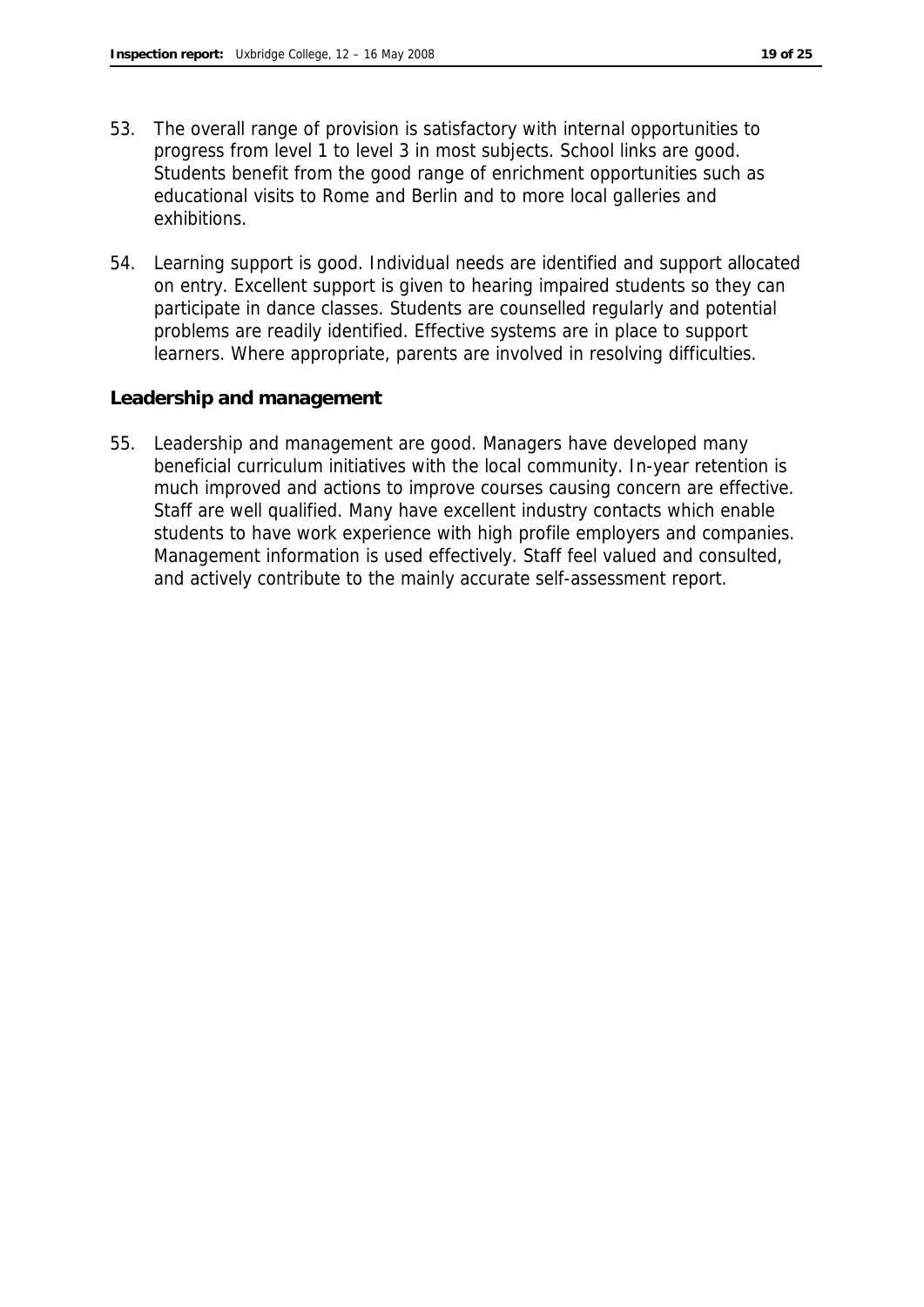#### Literacy and numeracy and  $G$  and  $G$  and  $G$  and  $G$  and  $G$  and  $G$  and  $G$  and  $G$  and  $G$  and  $G$  and  $G$  and  $G$  and  $G$  and  $G$  and  $G$  and  $G$  and  $G$  and  $G$  and  $G$  and  $G$  and  $G$  and  $G$  and  $G$  and  $G$  and  $G$

#### **Context**

56. There are 1,884 enrolments on literacy and numeracy programmes across the college and in the community. Around 60% of these enrolments are of students aged 16 to 18. Key skills qualifications in communication and application of number are taken by 1,400 students alongside their vocational courses. Approximately 95% of students taking key skills are aged 16 to 18.

#### **Strengths**

- high success rates on literacy and numeracy certificates
- very good teaching of vocational students with additional needs at college
- well designed learning materials
- broad range of programmes to widen participation
- well designed cross-college Skills for Life strategy.

#### **Areas for improvement**

- low success rates in key skills in 2006/07
- unsatisfactory target setting on foundation and Train to Gain programmes.

#### **Achievement and standards**

57. Achievement and standards are good. Overall success rates in 2006/07 were satisfactory. Success rates on literacy and numeracy certificates are high. Students receiving support have higher success rates than the very high average success rate for the college. Success rates were low on key skills in 2006/07 but they were much higher in previous years. Current in-year successful completion of tests and portfolios for key skills is much higher than at this time last year. The development of students' key skills is good and they are making good progress towards achieving their qualifications. The standard of students' oral work and numeracy skills are generally good. Most students' writing skills are satisfactory or better. Foundation school students develop satisfactory skills in managing money and speaking for themselves. Progression from foundation courses to level 1 vocational programmes is good.

#### **Quality of provision**

58. Teaching is satisfactory overall and it is good in literacy and numeracy support for vocational students. Many learning advocates attached to curriculum areas use their specialist curriculum expertise very effectively when supporting students. Learning materials are well designed with attractive visual imagery and accessible fonts. Laminated cards and games and digital photographs stimulate interest and motivate students. Many teachers use ICT imaginatively. Teachers on foundation programmes use a wide variety of learning activities which students enjoy. However, teachers sometimes underestimate the time needed to complete tasks effectively and occasionally insufficient attention is paid to correct spelling, punctuation or grammar.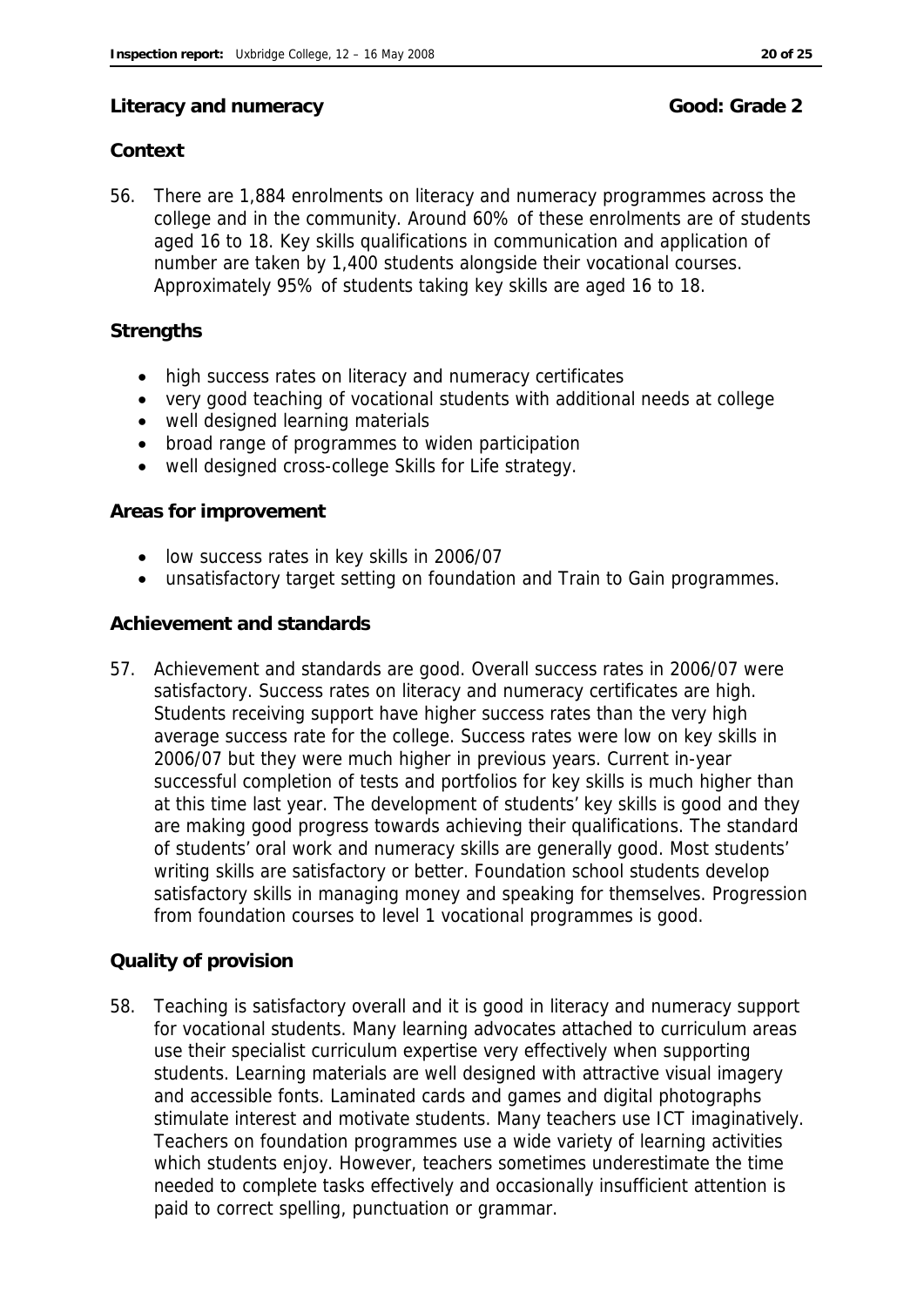- 59. Initial assessment is generally thorough but target setting on foundation programmes and Train to Gain is not always effective or frequent enough. Students with weak literacy and numeracy skills are well supported on vocational programmes at college but they are not sufficiently supported on Train to Gain provision.
- 60. The college offers a broad range of programmes from pre-entry level to level 2, to widen participation. Programmes at entry levels 2 and 3 and level 1 attract students without the literacy or numeracy skills for vocational courses. A range of programmes are followed by full-time students on other courses. A pre-GCSE course for students with first languages other than English prepares them for an academic progression route onto a GCSE programme.
- 61. Guidance and support are good. Initial and on-going guidance about progression is encouraging and realistic. Signers and assistive technology are provided for students with sensory impairments. Staff in the foundation area are skilled at working with challenging behaviour.

#### **Leadership and management**

62. Leadership and management are good. The college's Skills for Life strategy is well designed and comprehensive. The college has made good progress in implementing the strategy. Accommodation and resources are good. Quality assurance is good but lesson observation reports do not always give enough guidance on development points. Equality of opportunity is good. Equality and diversity issues form a central part of the curriculum. Staff awareness is high and gender issues are unusually well understood and managed.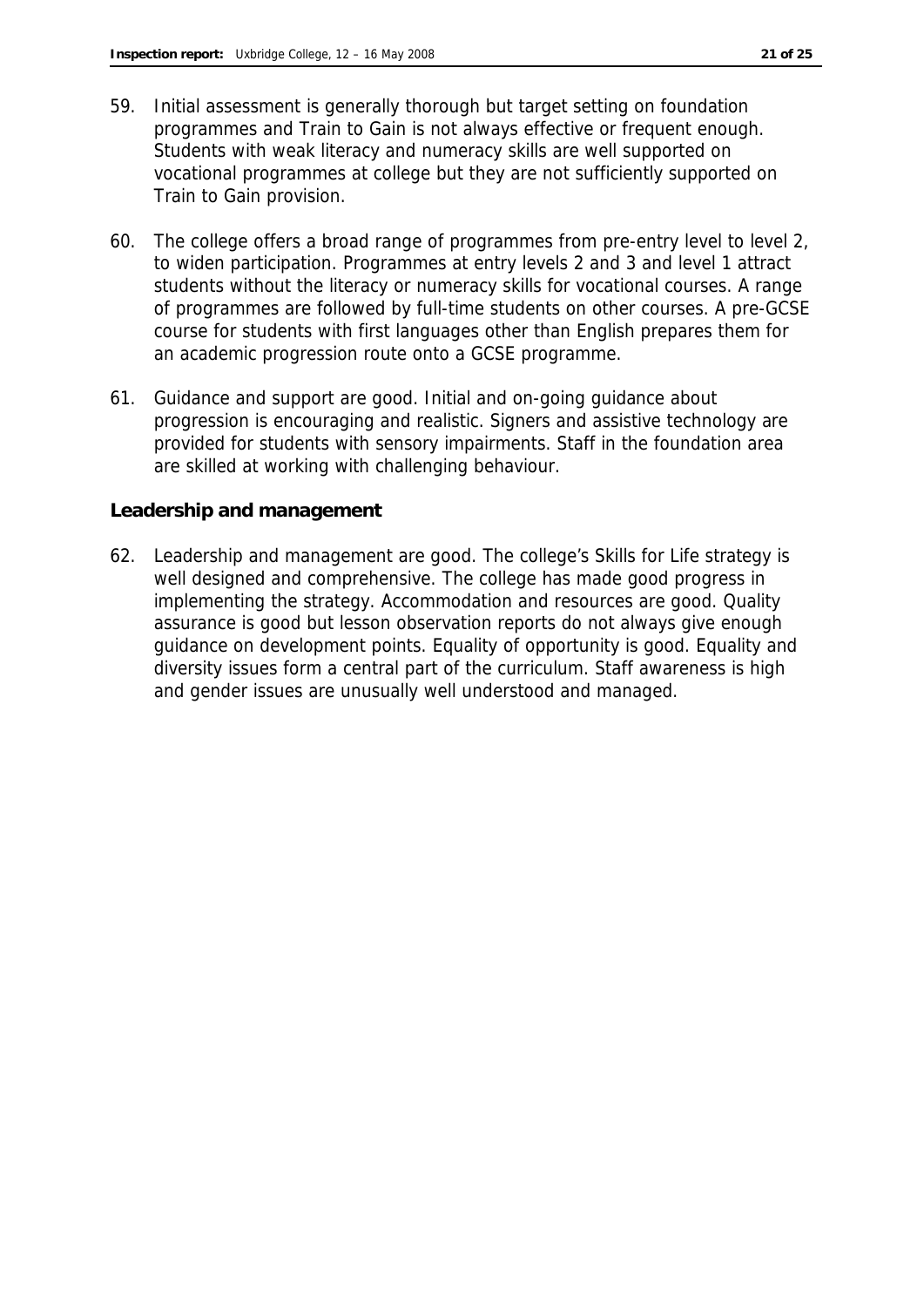#### **English for speakers of other languages (ESOL) Outstanding: Grade 1**

#### **Context**

63. A range of courses for ESOL is studied by approximately 1,000 students at the two college centres, in the workplace and at community centres. Both full- and part-time courses are provided for students aged 16 to 18 and adults. Forty-one per cent of students are aged 16 to 18. Students either study dedicated language courses or link courses which include academic studies and vocational training. A range of courses is provided for employers. The majority of teaching staff are full-time.

#### **Strengths**

- outstanding success rates
- outstanding achievement of additional qualifications
- highly developed personal, vocational and employability skills
- inspirational teaching
- excellent teaching and learning resources
- extensive curriculum offer
- excellent support for students
- outstanding leadership and management.

#### **Areas for improvement**

• none.

#### **Achievement and standards**

64. Success rates are outstanding and are well above the national average at entry level and level 1, which form the majority of ESOL provision. Students' achievement of additional academic and vocational qualifications is outstanding. Students have well developed personal, vocational and employability skills. They are confident and have high aspirations relating to employment and further study. Standards of behaviour are excellent and students show great respect to each other. The standard of students' work is high. Attendance, retention and progression rates are high.

#### **Quality of provision**

65. Teaching and learning are outstanding. Inspirational teaching fully engages students in lessons and students take great pride in their work. Teachers are particularly skilled at integrating ILT into lessons, which enhances learning and motivates students. Students value and make good use of the interesting materials on the college virtual learning environment. Teachers use a wide range of excellent resources to aid learning. A successful variety of activities and methods are used to extend, consolidate and review students' learning. Lesson plans and schemes of work are very thorough and detailed to meet students' individual needs. The focus on developing employability skills is good with vocational learning well embedded in courses. Topical events are used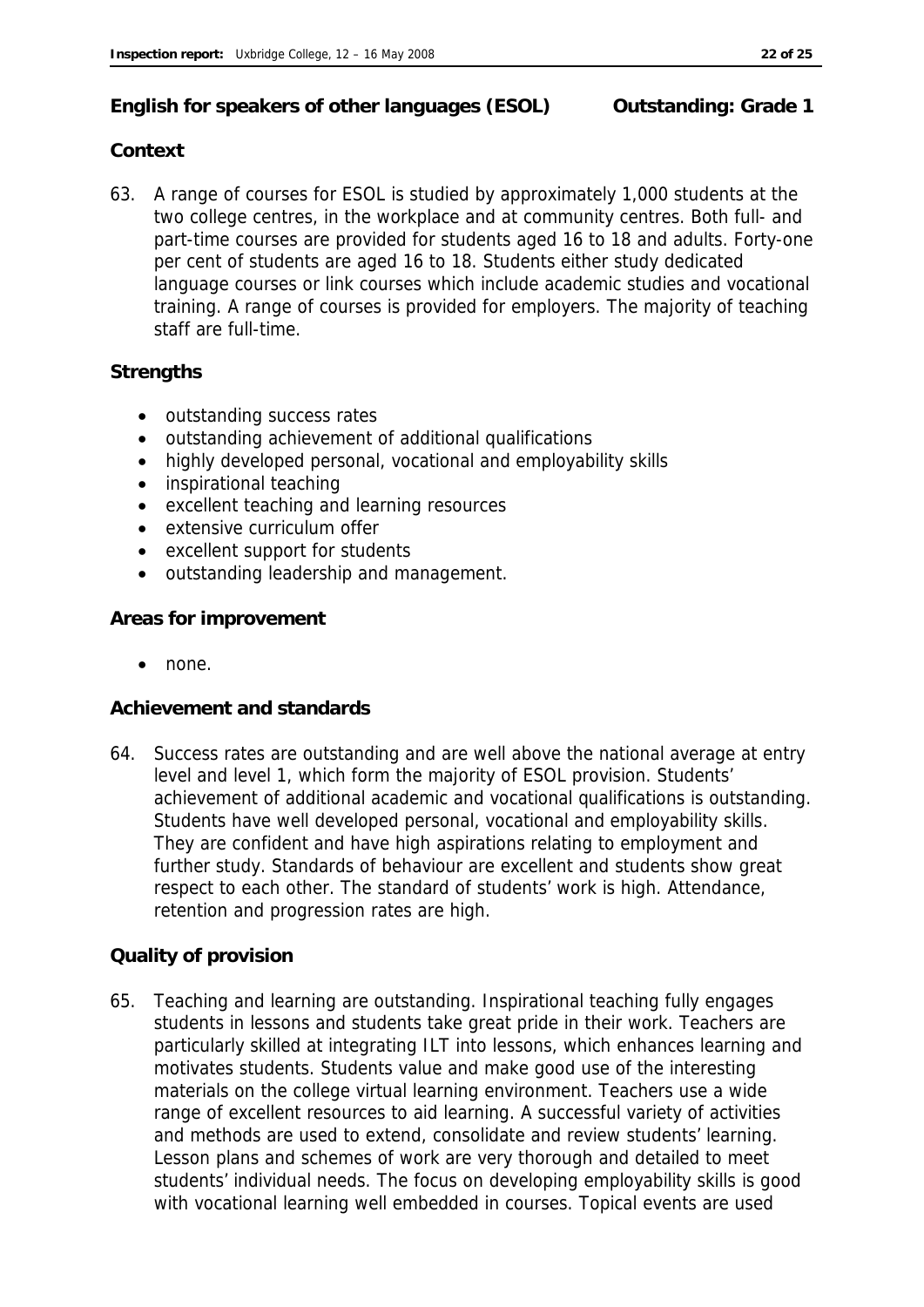effectively to provide a relevant and stimulating focus for developing language skills.

- 66. A very extensive range of ESOL provision, including link courses in hairdressing, motor vehicle, ICT, accountancy, childcare and health and social care is offered to a diverse student population. There are strong links with employers and the local community. The many enrichment opportunities provide students with a good understanding of life in the United Kingdom.
- 67. Guidance and support for students are excellent. Well planned weekly tutorials provide good guidance on academic and personal issues. Vulnerable students receive good support from 'academic friends' including the principal. ESOL students appreciate the supportive learning atmosphere and the focus on high academic performance.

#### **Leadership and management**

68. Leadership and management are outstanding. Rigorous quality improvement processes have led to measurable improvements since the last inspection. Management and staff are committed to achieving high standards in all aspects of the provision. Course reviews are thorough and lead to actions for improvement. Frequent observations of teaching and learning and a thorough staff appraisal process contribute to outstanding teaching and learning. All staff are fully aware of targets for improvement. Students' views are regularly gathered and acted upon. Aspects for improvement raised by students are dealt with effectively. Equality and diversity are outstanding. They are embedded seamlessly throughout the very inclusive provision which provides for students from many different countries. The self-assessment report is accurate.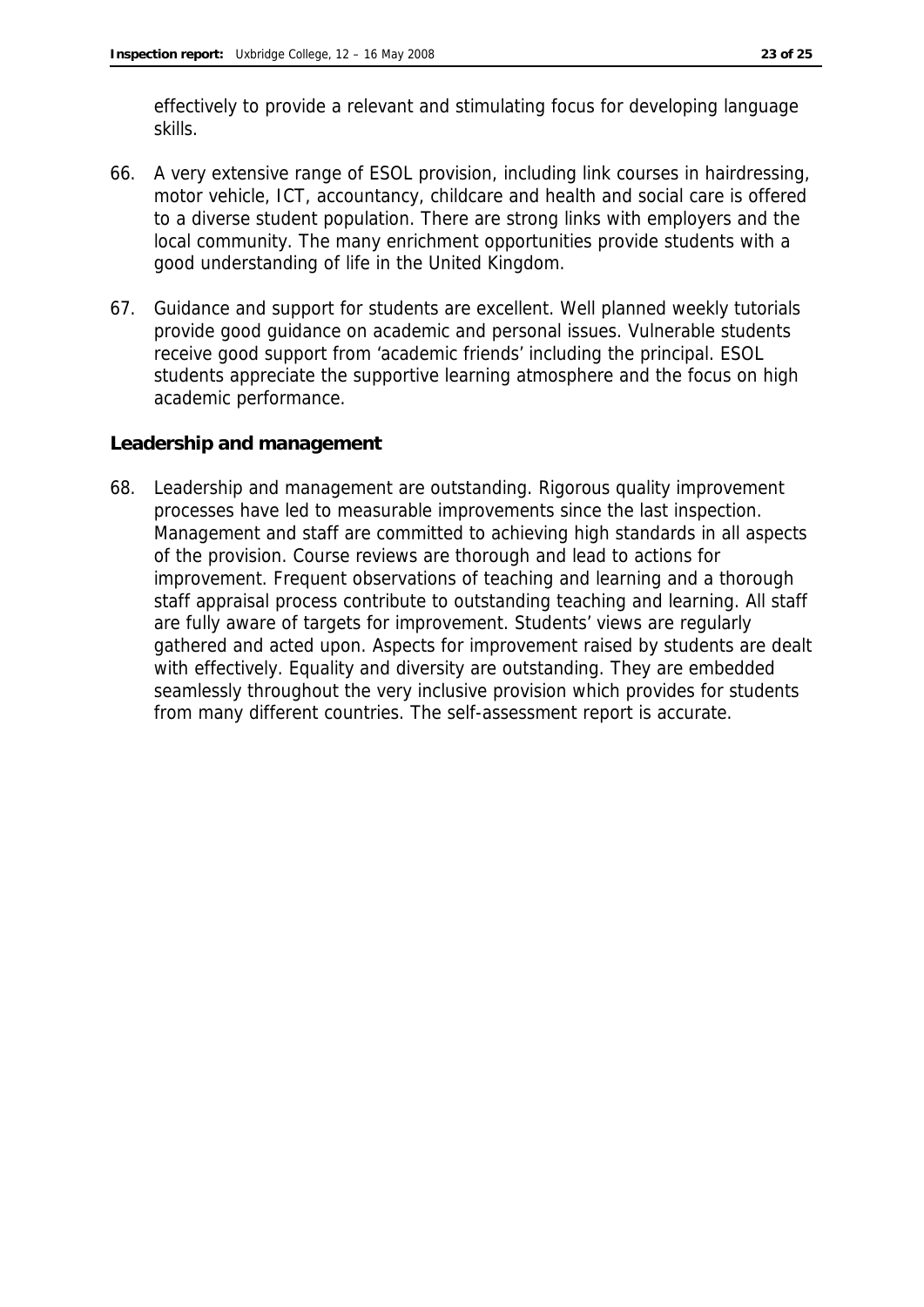## **Learners' achievement**

#### **Table 1**

Success rates on mainstream level 1 qualifications, by qualification type, expected end year and age, 2005 to 2007, compared to the national rates for colleges of a similar type.

|              |         | $16 - 18$  |          |          |      | $19+$      |          |          |             |
|--------------|---------|------------|----------|----------|------|------------|----------|----------|-------------|
| Notional     | Exp End | $Starts -$ | College  | National | Diff | $Starts -$ | College  | National | <b>Diff</b> |
| Level        | Year    | Transfers  | Rate     | Rate     |      | Transfers  | Rate     | Rate     |             |
| 1Long        | 04/05   | 1,112      | 76       | 65       | 11   | 763        | 61       | 62       | -1          |
|              | 05/06   | 1,308      | 80       | 69       | 11   | 1,286      | 86       | 65       | 21          |
|              | 06/07   | 1.090      | 83       |          |      | 1.001      | 91       |          |             |
| <b>GNVQs</b> | 04/05   | $\sim 100$ | $\cdots$ | $\cdots$ | .    | $\cdots$   | $\cdots$ | .        | $\sim 100$  |
|              | 05/06   | $\cdots$   | $\cdots$ | .        | .    | $\cdots$   | $\cdots$ | .        | .           |
|              | 06/07   |            |          |          |      |            |          |          |             |
| <b>NVQs</b>  | 04/05   | 60         | 82       | 68       | 14   | 32         | 56       | 66       | $-10$       |
|              | 05/06   | 116        | 84       | 72       | 12   | 18         | 72       | 74       | $-2$        |
|              | 06/07   | 91         | 92       |          |      | 11         | 91       |          |             |
| Other        | 04/05   | 1,052      | 76       | 64       | 12   | 731        | 61       | 62       | -1          |
|              | 05/06   | 1,192      | 80       | 69       | 11   | 1,268      | 87       | 65       | 22          |
|              | 06/07   | 999        | 82       |          |      | 990        | 91       |          |             |

#### **Table 2**

Success rates on mainstream level 2 qualifications, by qualification type, expected end year and age, 2005 to 2007, compared to the national rates for colleges of a similar type.

|              |         | $16 - 18$  |         |          |       | $19+$      |         |          |       |
|--------------|---------|------------|---------|----------|-------|------------|---------|----------|-------|
| Notional     | Exp End | Starts $-$ | College | National | Diff  | $Starts -$ | College | National | Diff  |
| Level        | Year    | Transfers  | Rate    | Rate     |       | Transfers  | Rate    | Rate     |       |
| 2 Long       | 04/05   | 1,775      | 72      | 61       | 11    | 685        | 71      | 60       | 11    |
|              | 05/06   | 1,798      | 79      | 66       | 13    | 608        | 76      | 66       | 10    |
|              | 06/07   | 1,778      | 84      |          |       | 664        | 77      |          |       |
| <b>GCSEs</b> | 04/05   | 908        | 77      | 64       | 13    | 230        | 70      | 63       | 7     |
|              | 05/06   | 990        | 81      | 68       | 13    | 216        | 80      | 67       | 13    |
|              | 06/07   | 934        | 86      |          |       | 236        | 79      |          |       |
| <b>GNVQs</b> | 04/05   | 161        | 50      | 67       | $-17$ | 20         | 45      | 75       | $-30$ |
|              | 05/06   | 63         | 75      | 69       | 6     | 23         | 78      | 68       | 10    |
|              | 06/07   | 76         | 89      |          |       | 21         | 71      |          |       |
| <b>NVQs</b>  | 04/05   | 80         | 74      | 57       | 17    | 83         | 83      | 60       | 23    |
|              | 05/06   | 127        | 76      | 65       | 11    | 98         | 82      | 67       | 15    |
|              | 06/07   | 123        | 80      |          |       | 80         | 74      |          |       |
| Other        | 04/05   | 626        | 69      | 61       | 8     | 352        | 71      | 59       | 12    |
|              | 05/06   | 618        | 77      | 66       | 11    | 271        | 70      | 65       | 5     |
|              | 06/07   | 645        | 80      |          |       | 327        | 77      |          |       |